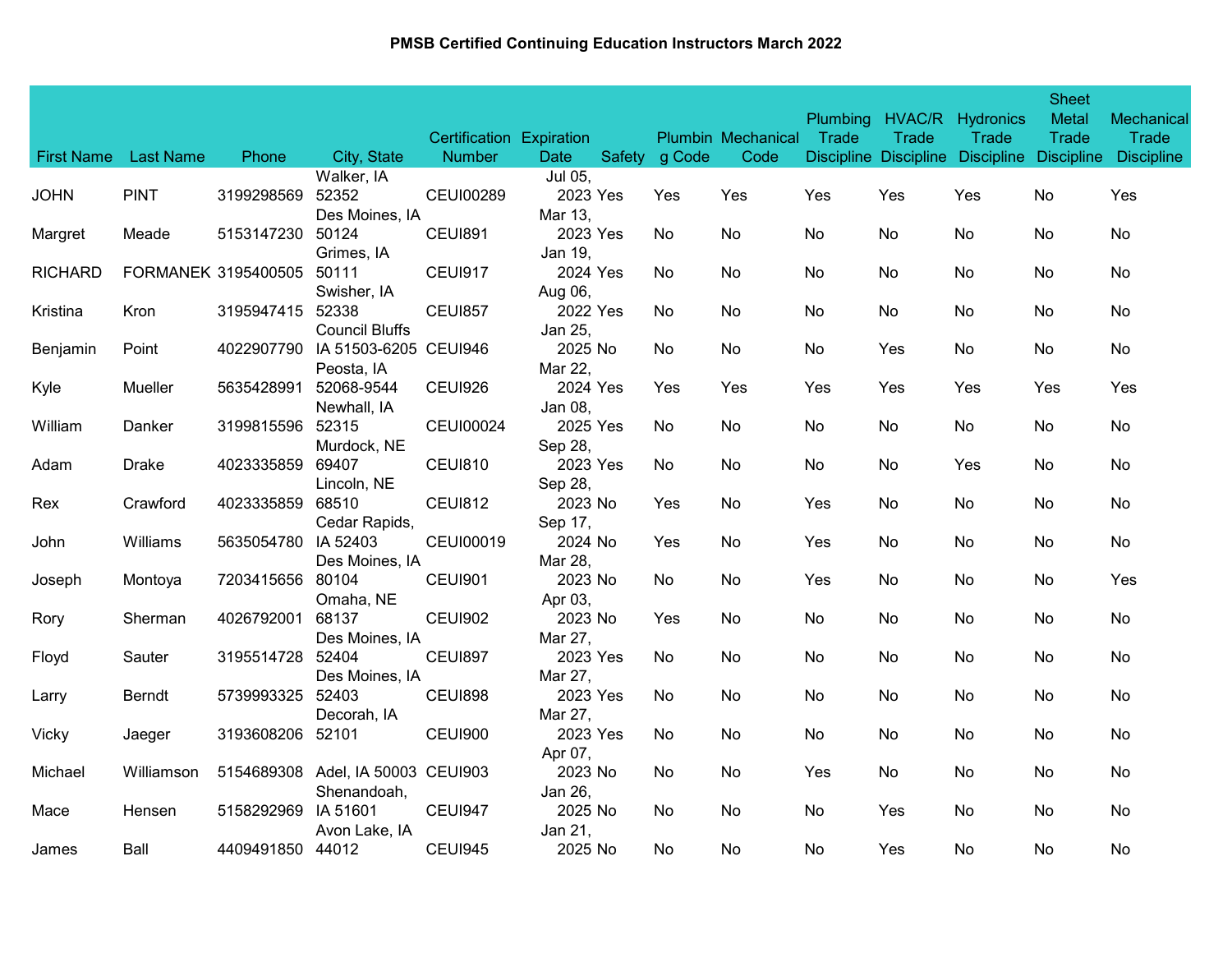| <b>First Name</b> | <b>Last Name</b>       | Phone               | City, State                | <b>Certification Expiration</b><br><b>Number</b> | Date                | Safety | g Code | Plumbin Mechanical<br>Code | <b>Plumbing</b><br>Trade | HVAC/R<br>Trade<br><b>Discipline Discipline</b> | Hydronics<br>Trade<br><b>Discipline</b> | <b>Sheet</b><br>Metal<br><b>Trade</b><br><b>Discipline</b> | Mechanical<br>Trade<br><b>Discipline</b> |
|-------------------|------------------------|---------------------|----------------------------|--------------------------------------------------|---------------------|--------|--------|----------------------------|--------------------------|-------------------------------------------------|-----------------------------------------|------------------------------------------------------------|------------------------------------------|
|                   |                        |                     | Grimes, IA                 |                                                  | Aug 02,             |        |        |                            |                          |                                                 |                                         |                                                            |                                          |
| Lee               | Gard                   | 5158221746          | 50111<br>North Liberty,    | <b>CEUI00257</b>                                 | 2022 Yes<br>Jun 08, |        | Yes    | Yes                        | Yes                      |                                                 | Yes                                     |                                                            |                                          |
| Zachary           | Barry                  | 3194912406          | IA 52317<br>Sioux City, IA | <b>CEUI932</b>                                   | 2024 No<br>Jun 03,  |        | No.    | No                         | No                       | No                                              | Yes                                     | No                                                         | No                                       |
| Adam              | Hanscom<br>Schwickerat | 7122772424          | 51101<br>Alburnett, IA     | <b>CEUI818</b>                                   | 2024 Yes<br>Jan 17, |        | No     | No                         | No                       | No                                              | No                                      | No                                                         | No                                       |
| Lon               | h.                     | 3195409790          | 52202<br>Iowa City, IA     | <b>CEUI00444</b>                                 | 2024 No<br>Jan 10,  |        | Yes    | No                         | Yes                      | No                                              | No                                      | No                                                         | No                                       |
| Jane              | Hagedorn               | 3196311151          | 52244<br>Ankeny, IA        | <b>CEUI879</b>                                   | 2023 No<br>Jan 21,  |        | Yes    | No                         | Yes                      | No                                              | Yes                                     | No                                                         | No                                       |
| Jonathan          | Darling                | 5153212538          | 50023<br>New Hampton,      | <b>CEUI00071</b>                                 | 2022<br>Feb 07,     |        |        | Yes                        |                          | Yes                                             | Yes                                     |                                                            | Yes                                      |
| <b>Brian</b>      | Gage                   | 6413944985 IA 50659 | Rock Island, IL            | <b>CEUI00360</b>                                 | 2026 No<br>Jan 27,  |        | Yes    | Yes                        | Yes                      | Yes                                             | Yes                                     | Yes                                                        | No                                       |
| Jeremy            | Sawyer                 | 3097647063          | 61201<br>Evansdale, IA     | <b>CEUI844</b>                                   | 2025 Yes<br>Sep 16, |        | No.    | No                         | No                       | No                                              | No                                      | No                                                         | No                                       |
| Thomas            | Knight                 | 3194044303          | 50707<br>Rock Island, IL   | CEUI00163                                        | 2024 No<br>Jun 30,  |        | Yes    | Yes                        | Yes                      | Yes                                             | Yes                                     | No                                                         | Yes                                      |
| Donald            | <b>Bosold</b>          | 3093737020          | 61201<br>Davenport, IA     | <b>CEUI00056</b>                                 | 2023 No<br>Feb 18,  |        | No     | Yes                        | No                       | Yes                                             | Yes                                     | No                                                         | Yes                                      |
| Michael           | O'Day                  | 5633814800          | 52808<br>Otley, IA         | <b>CEUI887</b>                                   | 2023 Yes<br>Jun 23, |        | Yes    | Yes                        | Yes                      | Yes                                             | Yes                                     | No                                                         | No                                       |
| <b>Brian</b>      | Rogers                 | 3196546638          | 50214<br>Smithville, MO    | CEUI00316                                        | 2023<br>Jan 08,     |        | Yes    | Yes                        | Yes                      | Yes                                             | Yes                                     |                                                            |                                          |
| Scott             | Jesse                  | 8169188969          | 64089<br>Milan, IL         | <b>CEUI878</b>                                   | 2023 No<br>Jan 27,  |        | No     | No                         | No                       | Yes                                             | No                                      | No                                                         | No                                       |
| Craig             | Buckwalter             | 3092695504          | 61264<br>Moline, IL        | <b>CEUI843</b>                                   | 2025 No<br>Nov 17,  |        | Yes    | <b>No</b>                  | Yes                      | No                                              | No                                      | No                                                         | No                                       |
| Rodger            | Robertson              | 3097811791          | 61265<br>Sioux City, IA    | <b>CEUI00712</b>                                 | 2024 Yes<br>Jun 30, |        | No.    | Yes                        | No                       | Yes                                             | No                                      | Yes                                                        | No                                       |
| John              | <b>Baker</b>           | 7124909902 51106    | Bettendorf, IA             | <b>CEUI00636</b>                                 | 2023 No<br>Aug 02,  |        | No     | Yes                        | No                       | Yes                                             | No                                      | No                                                         | Yes                                      |
| John              | Hegg                   | 5633400911          | 52722<br>Omaha, NE         | <b>CEUI00424</b>                                 | 2022 Yes<br>Jan 26, |        |        | Yes                        |                          | Yes                                             |                                         | Yes                                                        |                                          |
| Craig             | Siedlik                | 4029907116 68138    |                            | CEUI948                                          | 2025 No             |        | No     | Yes                        | No                       | Yes                                             | No                                      | Yes                                                        | No                                       |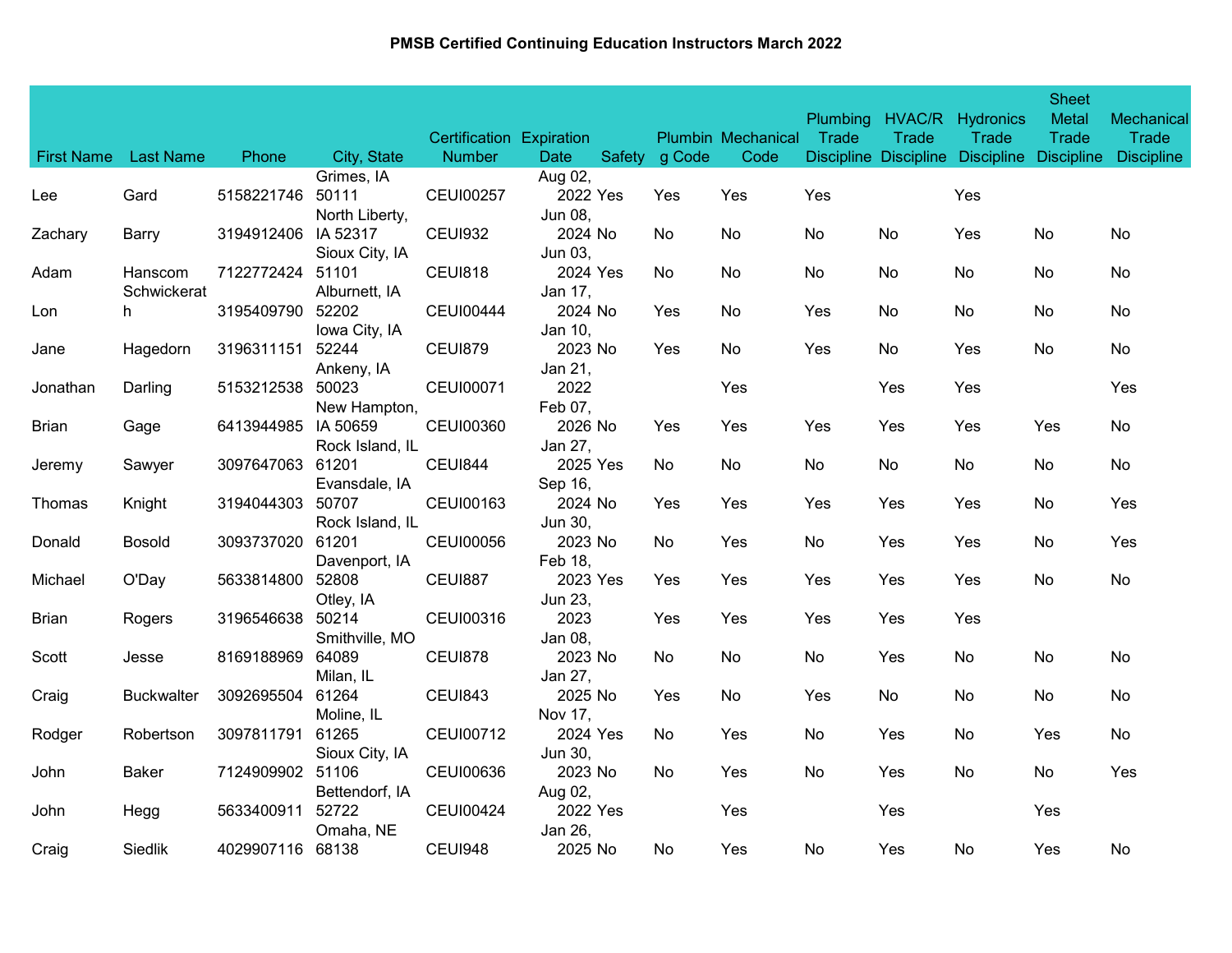| <b>First Name</b>  | <b>Last Name</b> | Phone               | City, State          | Certification Expiration<br><b>Number</b> | <b>Date</b>         | Safety g Code | <b>Plumbin Mechanical</b><br>Code | <b>Plumbing</b><br>Trade | Trade<br><b>Discipline Discipline</b> | HVAC/R Hydronics<br>Trade<br><b>Discipline</b> | <b>Sheet</b><br>Metal<br>Trade<br><b>Discipline</b> | Mechanical<br><b>Trade</b><br><b>Discipline</b> |
|--------------------|------------------|---------------------|----------------------|-------------------------------------------|---------------------|---------------|-----------------------------------|--------------------------|---------------------------------------|------------------------------------------------|-----------------------------------------------------|-------------------------------------------------|
|                    |                  |                     | East Moline IL       |                                           | Nov 14,             |               |                                   |                          |                                       |                                                |                                                     |                                                 |
| Scott              | Lyman            | 3092360531          | 61244                | <b>CEUI873</b>                            | 2022 No             | No            | No                                | No                       | Yes                                   | No                                             | No                                                  | No                                              |
|                    |                  |                     | Indianola, IA        |                                           | Sep 19,             |               |                                   |                          |                                       |                                                |                                                     |                                                 |
| Christopher Onstot |                  | 5156080514          | 50125                | <b>CEUI868</b>                            | 2022 No             | Yes           | Yes                               | Yes                      | Yes                                   | Yes                                            | No                                                  | Yes                                             |
|                    |                  |                     | Dubuque, IA          |                                           | Aug 25,             |               |                                   |                          |                                       |                                                |                                                     |                                                 |
| Robert             | Reisdorf         | 5635139794          | 52001                | <b>CEUI00217</b>                          | 2024 Yes            | Yes           | Yes                               | Yes                      | Yes                                   | Yes                                            | No                                                  | No                                              |
|                    |                  |                     | Des Moines, IA       |                                           | May 27,             |               |                                   |                          |                                       |                                                |                                                     |                                                 |
| <b>Brian</b>       | Patton           | 5155054575          | 50310                | <b>CEUI00414</b>                          | 2023 Yes            | Yes           | Yes                               | Yes                      | No                                    | Yes                                            | No                                                  | No                                              |
|                    |                  |                     | Des Moines, IA       |                                           | Oct 18,             |               |                                   |                          |                                       |                                                |                                                     |                                                 |
| John               | Losenicky        | 5152290222          | 50320-1904           | <b>CEUI870</b>                            | 2022 No             | Yes           | No                                | Yes                      | No                                    | No                                             | No                                                  | No                                              |
|                    |                  |                     | Hospers, IA          |                                           | Jun 19,             |               |                                   |                          |                                       |                                                |                                                     |                                                 |
| Mark               | Falkena          | 7127528525          | 51238                | <b>CEUI854</b>                            | 2022 Yes            | Yes           | Yes                               | Yes                      | Yes                                   | Yes                                            | Yes                                                 | Yes                                             |
|                    |                  |                     | Melbourne, IA        |                                           | Mar 24,             |               |                                   |                          |                                       |                                                |                                                     |                                                 |
| Shon               | Smith            | 5155098443          | 50162                | <b>CEUI894</b>                            | 2023 No             | No.           | Yes                               | No                       | Yes                                   | No                                             | No                                                  | No                                              |
|                    |                  |                     | Waukee, IA           |                                           | Dec 15,             |               |                                   |                          |                                       |                                                |                                                     |                                                 |
| James              | <b>Bird</b>      | 5154016991          | 50263                | CEUI940                                   | 2024 No             | Yes           | Yes                               | Yes                      | No                                    | Yes                                            | No                                                  | No                                              |
|                    |                  | 3193652333          | Walker, IA           |                                           | Dec 17,             |               |                                   |                          |                                       |                                                |                                                     |                                                 |
| James              | Rashid           |                     | 52352                | <b>CEUI00031</b>                          | 2024 Yes<br>Jan 21, | Yes           | Yes                               | Yes                      | Yes                                   | Yes                                            | Yes                                                 | Yes                                             |
| Robert             | Cross            | 5152083021          | Altoona, IA<br>50009 | CEUI00134                                 | 2025 No             | Yes           | No                                | Yes                      | No                                    | No                                             | No                                                  | No                                              |
|                    |                  |                     | Cedar Rapids,        |                                           | Dec 29,             |               |                                   |                          |                                       |                                                |                                                     |                                                 |
| Kyle               | Askam            | 3193629259          | IA 52404             | <b>CEUI00299</b>                          | 2024 No             | Yes           | Yes                               | Yes                      | Yes                                   | Yes                                            | Yes                                                 | Yes                                             |
|                    |                  |                     | Saint Cloud,         |                                           | Feb 08,             |               |                                   |                          |                                       |                                                |                                                     |                                                 |
| <b>Russ</b>        | Eiynck           | 3202907842 MN 56301 |                      | <b>CEUI923</b>                            | 2024 No             | Yes           | No                                | Yes                      | No                                    | Yes                                            | No                                                  | No                                              |
|                    | Schwickerat      |                     | Center Point,        |                                           | Sep 18,             |               |                                   |                          |                                       |                                                |                                                     |                                                 |
| Phillip            | h.               | 3195403820          | IA 52213             | CEUI936                                   | 2024 No             | Yes           | No                                | Yes                      | No                                    | No                                             | No                                                  | No                                              |
|                    |                  |                     | Rice, MN             |                                           | Nov 18,             |               |                                   |                          |                                       |                                                |                                                     |                                                 |
| Michael            | Johnson          | 3202506602          | 56367                | <b>CEUI00714</b>                          | 2024 No             | Yes           | No.                               | Yes                      | No                                    | Yes                                            | No                                                  | No.                                             |
|                    |                  |                     | Milan, IL            |                                           | Feb 14,             |               |                                   |                          |                                       |                                                |                                                     |                                                 |
| Jason              | Gerdes           | 3097987041          | 61264                | <b>CEUI00372</b>                          | 2023 Yes            | No.           | Yes                               | No                       | Yes                                   | No                                             | Yes                                                 | No.                                             |
|                    |                  |                     | Nevada, IA           |                                           | Oct 06,             |               |                                   |                          |                                       |                                                |                                                     |                                                 |
| Ryan               | Wierson          | 5153262237          | 50201                | <b>CEUI937</b>                            | 2024 No             | No            | No                                | No                       | Yes                                   | No                                             | No                                                  | No                                              |
|                    |                  |                     | Omaha, NE            |                                           | Sep 13,             |               |                                   |                          |                                       |                                                |                                                     |                                                 |
| Jeff               | Krula            | 4024906531          | 68138                | <b>CEUI802</b>                            | 2023 No             | No.           | No.                               | No                       | Yes                                   | Yes                                            | No                                                  | Yes                                             |
|                    |                  |                     | Winterset, IA        |                                           | Mar 01,             |               |                                   |                          |                                       |                                                |                                                     |                                                 |
| Brian              | Hamner           | 5152080343 50273    |                      | <b>CEUI949</b>                            | 2025 No             | Yes           | No.                               | Yes                      | No                                    | No                                             | No                                                  | No                                              |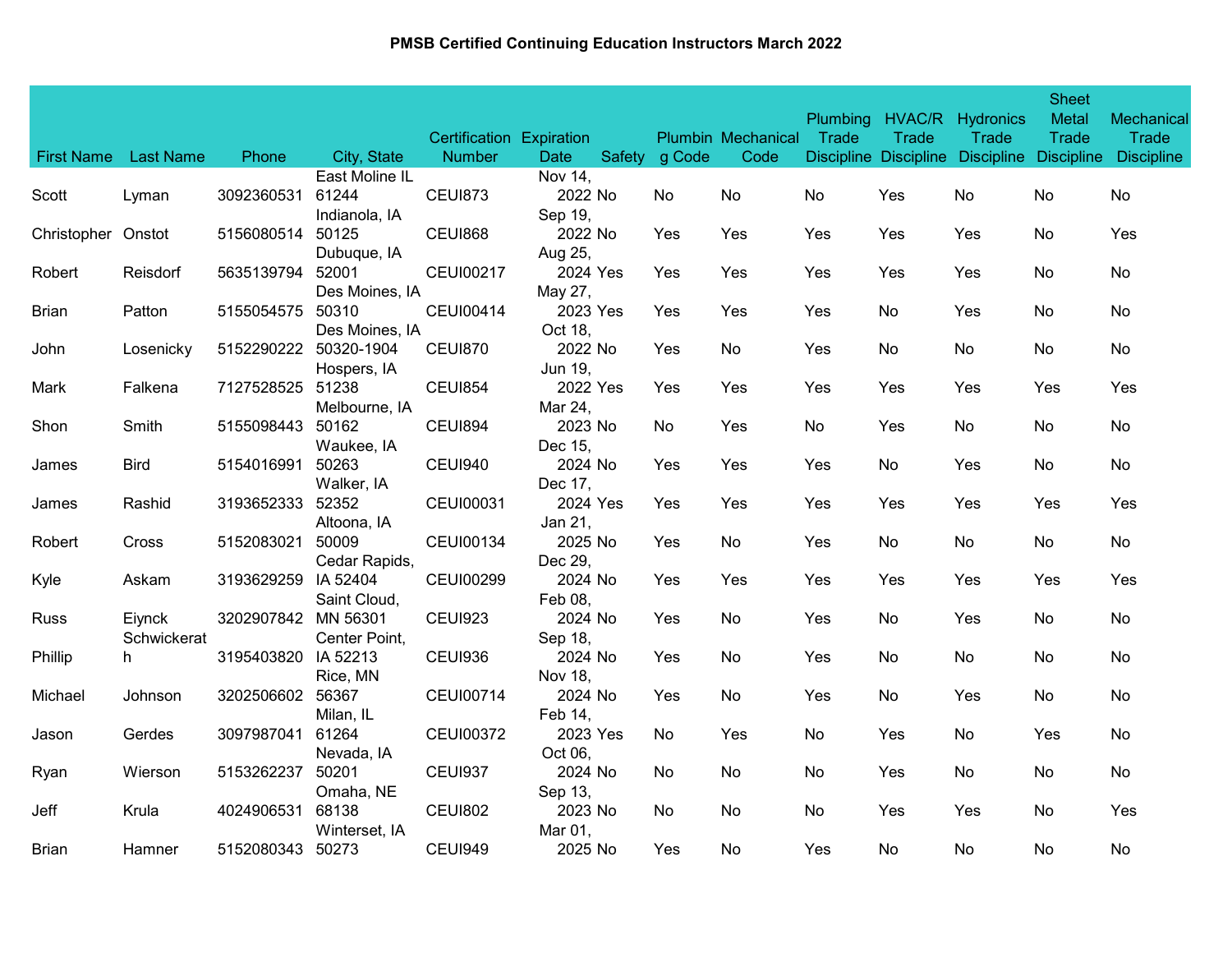| <b>First Name</b> | <b>Last Name</b> | Phone            | City, State              | Certification Expiration<br><b>Number</b> | <b>Date</b>         | Safety g Code | <b>Plumbin Mechanical</b><br>Code | <b>Plumbing</b><br>Trade | Trade | HVAC/R Hydronics<br>Trade | <b>Sheet</b><br>Metal<br><b>Trade</b> | Mechanical<br>Trade<br>Discipline Discipline Discipline Discipline Discipline |
|-------------------|------------------|------------------|--------------------------|-------------------------------------------|---------------------|---------------|-----------------------------------|--------------------------|-------|---------------------------|---------------------------------------|-------------------------------------------------------------------------------|
|                   |                  |                  | Des Moines, IA           |                                           | Feb 12,             |               |                                   |                          |       |                           |                                       |                                                                               |
| Brian             | Clair            | 5154944433       | 50315                    | <b>CEUI00622</b>                          | 2026 No             | No            | Yes                               | No                       | Yes   | No                        | Yes                                   | No                                                                            |
|                   |                  |                  | Sauk Rapids,             |                                           | Mar 24,             |               |                                   |                          |       |                           |                                       |                                                                               |
| Keith             | Haag             | 3206560847       | MN 56379                 | <b>CEUI895</b>                            | 2023 No             | No            | Yes                               | No                       | Yes   | No                        | No                                    | No                                                                            |
|                   |                  |                  | Grimes, IA               |                                           | May 27,             |               |                                   |                          |       |                           |                                       |                                                                               |
| Ivan              | Landsverk        | 5159798867       | 50111                    | <b>CEUI907</b>                            | 2023 No             | No            | Yes                               | No                       | Yes   | No                        | No                                    | No                                                                            |
| John              | <b>Barnes</b>    | 4029811084       | Blair NE 68008 CEUI00103 |                                           | Aug 15,<br>2022     |               | Yes                               |                          |       | Yes                       |                                       |                                                                               |
|                   |                  |                  | Omaha, NE                |                                           | Aug 15,             |               |                                   |                          |       |                           |                                       |                                                                               |
| Timothy           | Mulcahy          | 4025569799       | 68106                    | <b>CEUI00101</b>                          | 2022                |               | Yes                               |                          | Yes   |                           |                                       |                                                                               |
|                   |                  |                  | Seward, NE               |                                           | Sep 28,             |               |                                   |                          |       |                           |                                       |                                                                               |
| Jamie             | Bearup           | 4026435303       | 68434                    | <b>CEUI808</b>                            | 2023 Yes            | No            | No                                | No                       | No    | Yes                       | No                                    | No                                                                            |
|                   |                  |                  | Lincoln, NE              |                                           | Nov 14,             |               |                                   |                          |       |                           |                                       |                                                                               |
| Josh              | Medley           | 4028051835       | 68507                    | <b>CEUI872</b>                            | 2022 Yes            | Yes           | Yes                               | Yes                      | Yes   | Yes                       | Yes                                   | Yes                                                                           |
|                   |                  |                  | Waterloo, IA             |                                           | Jun 06,             |               |                                   |                          |       |                           |                                       |                                                                               |
| Andrew            | <b>Tink</b>      | 3192903648       | 50701                    | <b>CEUI851</b>                            | 2022 Yes            | Yes           | No                                | Yes                      | No    | No                        | No                                    | No                                                                            |
|                   | Hines            |                  | Wentworth, SD<br>57075   |                                           | Jan 27,<br>2025 No  |               |                                   |                          |       |                           |                                       |                                                                               |
| Tom               |                  | 6053661649       | Marion, IA               | <b>CEUI00506</b>                          | Dec 20,             | Yes           | No                                | Yes                      | No    | No                        | No                                    | No                                                                            |
| Jeffrey           | Berndt           | 3193734497       | 52302                    | <b>CEUI876</b>                            | 2022 No             | Yes           | No                                | Yes                      | No    | Yes                       | No                                    | No                                                                            |
|                   |                  |                  | La Vista, NE             |                                           | Feb 16,             |               |                                   |                          |       |                           |                                       |                                                                               |
| Kevin             | Toxword          | 4026778018       | 68128                    | <b>CEUI00670</b>                          | 2024 Yes            | No            | Yes                               | No                       | Yes   | No                        | Yes                                   | Yes                                                                           |
|                   |                  |                  | Martelle, IA             |                                           | May 23,             |               |                                   |                          |       |                           |                                       |                                                                               |
| David             | Heeren           | 3195384171       | 52305                    | <b>CEUI00402</b>                          | 2023 Yes            | No            | Yes                               | No                       | Yes   | No                        | No                                    | No                                                                            |
|                   |                  |                  | Omaha, NE                |                                           | Sep 17,             |               |                                   |                          |       |                           |                                       |                                                                               |
| Clint             | McIntyre         | 4023062018 68138 |                          | CEUI914                                   | 2023 No             | No.           | Yes                               | No                       | Yes   | No                        | No                                    | No                                                                            |
|                   |                  |                  | Runnells, IA             |                                           | Aug 02,             |               |                                   |                          |       |                           |                                       |                                                                               |
| Jeremy            | Lindquist        | 5152052049       | 50237                    | <b>CEUI855</b>                            | 2022 No             | Yes           | No                                | Yes                      | No    | Yes                       | No                                    | No                                                                            |
|                   |                  |                  | Urbandale, IA            |                                           | Feb 12,             |               |                                   |                          |       |                           |                                       |                                                                               |
| James             | Cooper           | 5152994082       | 50322                    | <b>CEUI00087</b>                          | 2025 No             | Yes           | Yes                               | Yes                      | Yes   | Yes                       | Yes                                   | Yes                                                                           |
| Steven            | Olson            | 5636896693       | Preston, IA<br>52069     | <b>CEUI896</b>                            | Mar 25,<br>2023 Yes | No            | Yes                               | No                       | Yes   | No                        | No                                    |                                                                               |
|                   |                  |                  | Bennington,              |                                           | Mar 27,             |               |                                   |                          |       |                           |                                       | No                                                                            |
| Scott             | Green            | 4028804083       | NE 68007                 | <b>CEUI899</b>                            | 2023 No             | Yes           | No                                | Yes                      | No    | No                        | No                                    | No                                                                            |
|                   |                  |                  | Elkhorn, NE              |                                           | Sep 05,             |               |                                   |                          |       |                           |                                       |                                                                               |
| Mark              | Tweedy           | 4028805881       | 68022                    | <b>CEUI00570</b>                          | 2022 Yes            |               | Yes                               |                          | Yes   |                           | Yes                                   |                                                                               |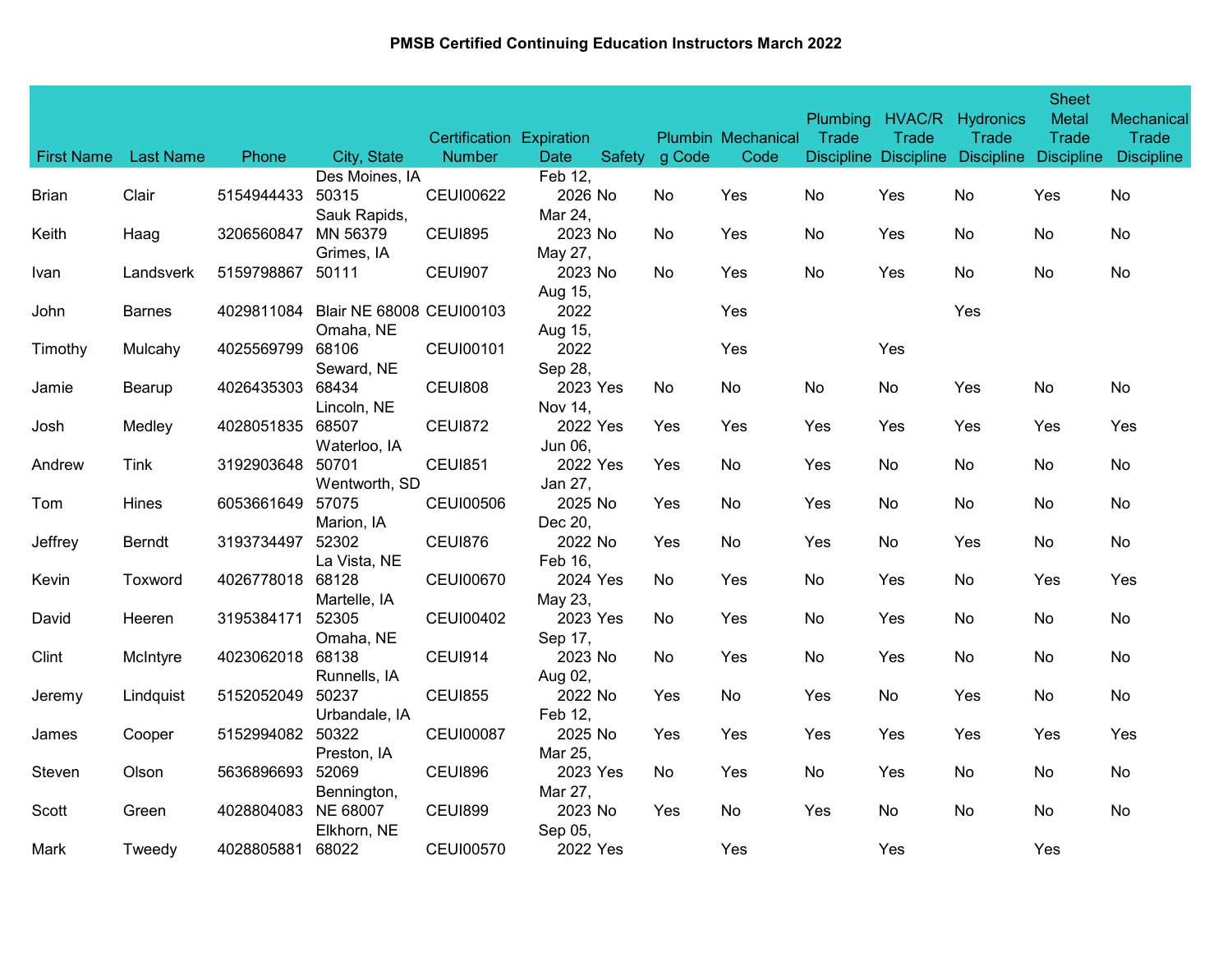| <b>First Name</b> | <b>Last Name</b>  | Phone                  | City, State                | Certification Expiration<br><b>Number</b> | Date                | Safety g Code | <b>Plumbin Mechanical</b><br>Code | <b>Plumbing</b><br>Trade | Trade<br>Discipline Discipline | HVAC/R Hydronics<br>Trade<br><b>Discipline</b> | <b>Sheet</b><br><b>Metal</b><br><b>Trade</b><br><b>Discipline</b> | Mechanical<br><b>Trade</b><br><b>Discipline</b> |
|-------------------|-------------------|------------------------|----------------------------|-------------------------------------------|---------------------|---------------|-----------------------------------|--------------------------|--------------------------------|------------------------------------------------|-------------------------------------------------------------------|-------------------------------------------------|
|                   |                   |                        | Aledo, IL                  |                                           | Feb 21,             |               |                                   |                          |                                |                                                |                                                                   |                                                 |
| Robert            | Young             | 3095824832 61231       | Ottumwa, IA                | <b>CEUI817</b>                            | 2024 No<br>Feb 21,  | No.           | Yes                               | Yes                      | Yes                            | Yes                                            | Yes                                                               | Yes                                             |
| Jeremy            | Courtney          | 6416801571             | 52501<br>Council Bluffs,   | <b>CEUI00380</b>                          | 2023 No<br>Sep 13,  | Yes           | Yes                               | Yes                      | Yes                            | Yes                                            | Yes                                                               | No                                              |
| Randy             | Knudson           | 4023335859             | IA 51503<br>Long Grove, IA | <b>CEUI803</b>                            | 2023 No<br>Aug 06,  | No.           | No                                | No                       | Yes                            | Yes                                            | No                                                                | Yes                                             |
| Mike              | Kuhl              | 5632857044             | 52756<br>Washington,       | <b>CEUI858</b>                            | 2022 No<br>Dec 21,  | Yes           | No                                | Yes                      | No                             | No                                             | No                                                                | No                                              |
| Timothy           | Kelsey            | 4022383243 NE 68068    | Robins, IA                 | <b>CEUI00719</b>                          | 2024 No<br>Jan 07,  | No            | Yes                               | No                       | Yes                            | No                                             | Yes                                                               | No                                              |
| Richard           | Velazquez         | 3196514513             | 52405<br>Omaha NE          | <b>CEUI816</b>                            | 2025 Yes<br>Aug 15, | Yes           | Yes                               | Yes                      | Yes                            | Yes                                            | No                                                                | Yes                                             |
| Joseph            | <b>Bauer</b>      | 4028942105             | 68137<br>Sioux City, IA    | CEUI00129                                 | 2022<br>Mar 24,     |               | Yes                               |                          | Yes                            | Yes                                            | Yes                                                               |                                                 |
| Jeff              | <b>Reinders</b>   | 7122524797             | 51105<br>Wilton, IA        | <b>CEUI00629</b>                          | 2023 No<br>Aug 06,  | No.           | Yes                               | No                       | No                             | Yes                                            | No                                                                | No                                              |
| Steve             | <b>Brown</b>      | 5635294134             | 52778<br>Bennett, IA       | <b>CEUI859</b>                            | 2022 No<br>Feb 18.  | Yes           | No                                | Yes                      | No                             | Yes                                            | No                                                                | No                                              |
| Shane             | <b>Burmeister</b> | 5638902777             | 52721<br>Cumming, IA       | <b>CEUI888</b>                            | 2023 Yes<br>Nov 14, | Yes           | Yes                               | Yes                      | No                             | Yes                                            | No                                                                | No                                              |
| David             | Cox               | 5159714065             | 50061<br>Altoona, IA       | <b>CEUI00583</b>                          | 2022<br>Dec 10,     |               | Yes                               |                          | Yes                            |                                                | Yes                                                               |                                                 |
| Edward            | Cooper            | 5159548376             | 50009<br>Ankeny, IA        | <b>CEUI875</b>                            | 2022 No<br>Aug 30,  | Yes           | Yes                               | Yes                      | Yes                            | Yes                                            | Yes                                                               | Yes                                             |
| Joseph            | Shelton           | 5153508294             | 50023<br><b>TREMPEALEA</b> | <b>CEUI800</b>                            | 2023 Yes<br>Jan 06, | Yes           | No                                | Yes                      | No                             | No                                             | No                                                                | No                                              |
| Joel              | Vonhaden          | 6085345082 U, WI 54661 | Runnells, IA               | <b>CEUI00464</b>                          | 2023<br>Sep 19,     |               |                                   |                          | Yes                            | Yes                                            |                                                                   | <b>Yes</b>                                      |
| Eric              | Henderson         | 5158228201             | 50237<br>Greenville, IA    | <b>CEUI867</b>                            | 2022 No<br>Jul 11,  | Yes           | Yes                               | Yes                      | Yes                            | Yes                                            | No                                                                | Yes                                             |
| Lance             | Storley           | 6057598399             | 51343<br>Sioux City, IA    | <b>CEUI00243</b>                          | 2022<br>Apr 24,     | Yes           | Yes                               | Yes                      | Yes                            | Yes                                            | Yes                                                               | Yes                                             |
| Kevin             | Welty             | 7123890224             | 51109<br>Dysart, IA        | <b>CEUI00635</b>                          | 2020 No<br>Aug 13,  | No            | Yes                               | No                       | Yes                            | Yes                                            | No                                                                | No                                              |
| Kenneth           | Midyett           | 5154028156 52224       |                            | <b>CEUI912</b>                            | 2023 No             | No            | No                                | No                       | Yes                            | No                                             | No                                                                | No                                              |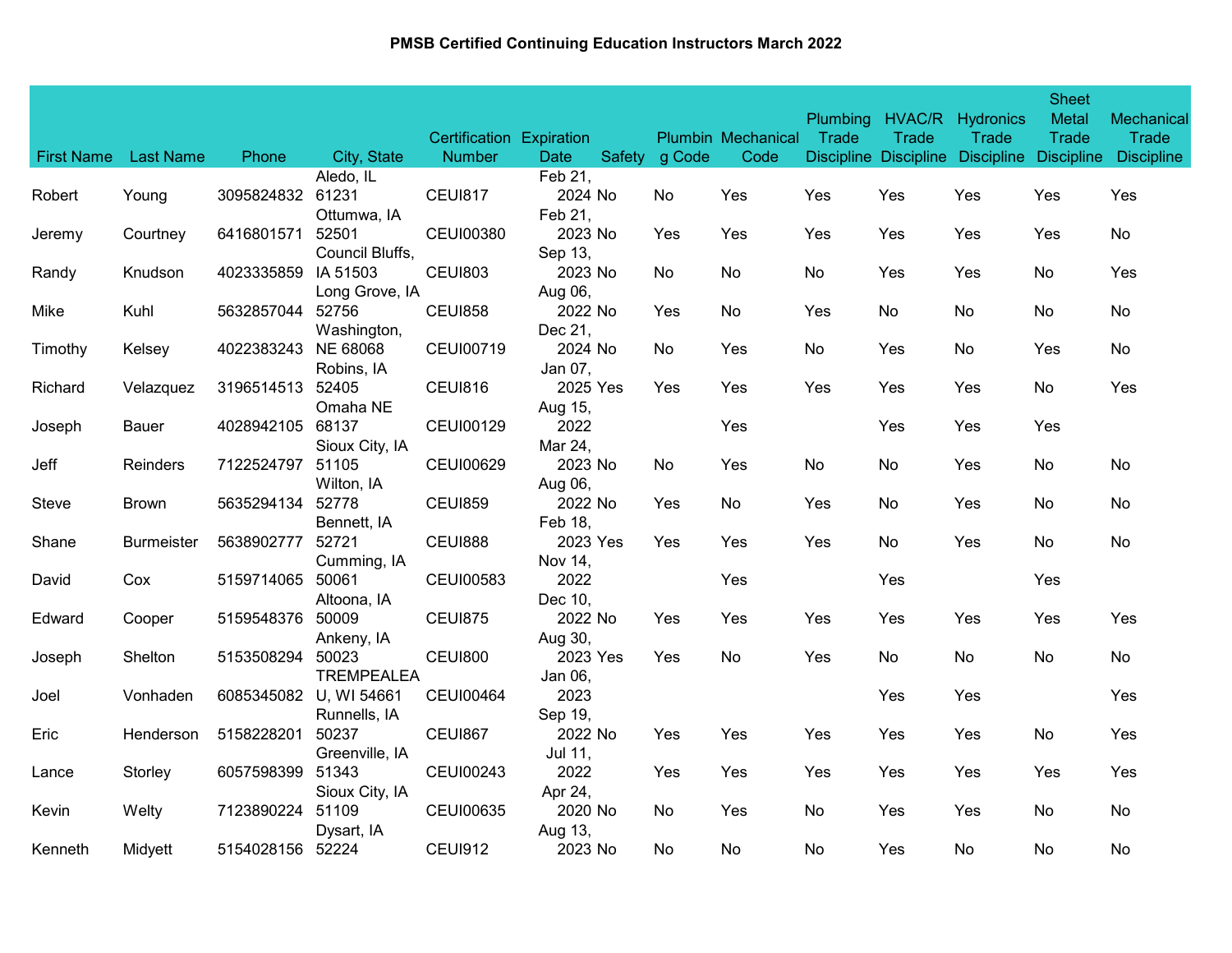| <b>First Name</b> | <b>Last Name</b> | Phone                       | City, State                 | <b>Certification Expiration</b><br><b>Number</b> | <b>Date</b>         | Safety g Code | <b>Plumbin Mechanical</b><br>Code | <b>Plumbing</b><br>Trade | Trade | HVAC/R Hydronics<br>Trade | <b>Sheet</b><br><b>Metal</b><br><b>Trade</b> | Mechanical<br>Trade<br>Discipline Discipline Discipline Discipline Discipline |
|-------------------|------------------|-----------------------------|-----------------------------|--------------------------------------------------|---------------------|---------------|-----------------------------------|--------------------------|-------|---------------------------|----------------------------------------------|-------------------------------------------------------------------------------|
|                   |                  |                             | Bondurant, IA               |                                                  | May 20,             |               |                                   |                          |       |                           |                                              |                                                                               |
| Larry             | Ferriss          | 5158297835                  | 50035<br>Omaha, NE          | CEUI928                                          | 2024 No<br>Mar 03,  | No            | No                                | No                       | Yes   | No                        | No                                           | No                                                                            |
| Noel              | Holmstedt        | 4022145959                  | 68112<br>Moline, IL         | <b>CEUI00726</b>                                 | 2025 No<br>Jan 14,  | Yes           | No                                | Yes                      | No    | No                        | No                                           | No                                                                            |
| Michael           | Douglas          | 3097386743                  | 61265<br>Indianola, IA      | <b>CEUI00721</b>                                 | 2025 No<br>Sep 19,  | No            | Yes                               | No                       | Yes   | No                        | Yes                                          | No                                                                            |
| Matthew           | Dooley           | 5152089576                  | 50125<br>Blair, NE          | CEUI866                                          | 2022 No<br>Aug 15,  | Yes           | No                                | Yes                      | No    | Yes                       | No                                           | No                                                                            |
| <b>Bradley</b>    | <b>Bird</b>      | 4024265834                  | 68008<br>Waverly, IA        | <b>CEUI00107</b>                                 | 2022<br>Apr 29,     |               |                                   | Yes                      |       | Yes                       |                                              |                                                                               |
| James             | Oberle           | 3199396433                  | 50677<br>Burlington, IA     | <b>CEUI927</b>                                   | 2024 No<br>Aug 27,  | Yes           | Yes                               | Yes                      | Yes   | Yes                       | No                                           | Yes                                                                           |
| William           | Senn             | 3195726932 52601            | Sioux City, IA              | <b>CEUI00577</b>                                 | 2022<br>Feb 15,     |               | Yes                               |                          | Yes   |                           | Yes                                          |                                                                               |
| Heath             | Sitzmann         | 7122340116                  | 51103<br>Sutherland, IA     | <b>CEUI00774</b>                                 | 2023 No<br>Mar 16,  | Yes           | No                                | Yes                      | No    | No                        | No                                           | No                                                                            |
| Dean              | Rohwer           | 7124463616                  | 51058<br>Omaha, NE          | <b>CEUI00780</b>                                 | 2023 No<br>Sep 13,  | Yes           | Yes                               | Yes                      | Yes   | Yes                       | Yes                                          | No                                                                            |
| Shawn             | Dugan            | 4029804146                  | 68114<br>Boone, IA          | <b>CEUI804</b>                                   | 2023 No<br>Jan 01,  | No            | No                                | No                       | No    | Yes                       | No                                           | No                                                                            |
| Terry             | Moorman          | 5153141568                  | 50036<br>martensdale,       | <b>CEUI18075</b>                                 | 2025 Yes<br>Apr 03, | Yes           | Yes                               | Yes                      | No    | Yes                       | No                                           | <b>Yes</b>                                                                    |
| Christopher       | Monaghan         | 5154946135                  | IA 50160<br>Rock Island, IL | <b>CEUI850</b>                                   | 2022 No<br>Dec 15,  | Yes           | Yes                               | Yes                      | Yes   | Yes                       | Yes                                          | Yes                                                                           |
| Eric              |                  | Meirhaeghe 3097871943 61201 | Omaha, NE                   | <b>CEUI00038</b>                                 | 2024 No<br>Aug 15,  | No            | Yes                               | No                       | Yes   | No                        | Yes                                          | No                                                                            |
| <b>Patrick</b>    | Ryan             | 4023153138                  | 68127<br>Marion, IA         | <b>CEUI00053</b>                                 | 2022<br>Jan 11,     |               |                                   |                          | Yes   |                           |                                              |                                                                               |
| Josh              | Frank            | 3193509357                  | 52302<br>Springfield NE     | <b>CEUI00025</b>                                 | 2025 Yes<br>Aug 15, | No.           | No                                | No                       | No    | No                        | No                                           | No                                                                            |
| James             | <b>Beck</b>      | 4022533985                  | 68059<br>Fairfax, IA        | <b>CEUI00099</b>                                 | 2022<br>Jun 07,     |               | Yes                               |                          | Yes   | Yes                       | Yes                                          |                                                                               |
| Dustin            | Ashmore          | 3195382472                  | 52228<br>Council Bluffs,    | <b>CEUI930</b>                                   | 2024 No<br>Sep 28,  | Yes           | Yes                               | Yes                      | No    | Yes                       | No                                           | Yes                                                                           |
| Joshua            | Colflesh         | 7123109397 IA 51503         |                             | <b>CEUI809</b>                                   | 2023 No             | No            | Yes                               | No                       | No    | Yes                       | No                                           | No                                                                            |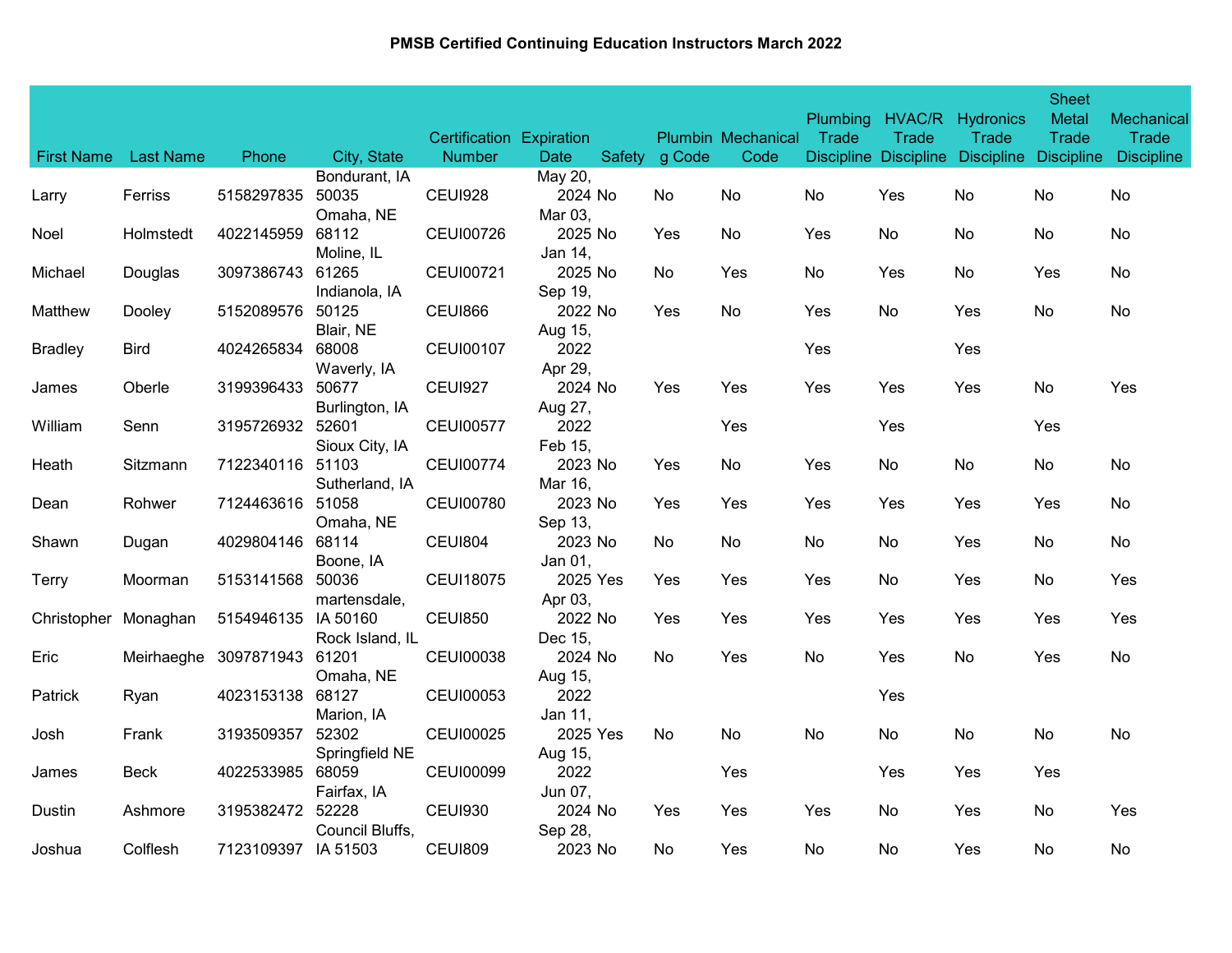|              | First Name Last Name | Phone            | City, State        | Certification Expiration<br><b>Number</b> | Date     | Safety g Code | <b>Plumbin Mechanical</b><br>Code | <b>Plumbing</b><br>Trade | Trade | HVAC/R Hydronics<br>Trade | <b>Sheet</b><br><b>Metal</b><br><b>Trade</b> | Mechanical<br>Trade<br>Discipline Discipline Discipline Discipline Discipline |
|--------------|----------------------|------------------|--------------------|-------------------------------------------|----------|---------------|-----------------------------------|--------------------------|-------|---------------------------|----------------------------------------------|-------------------------------------------------------------------------------|
|              |                      |                  | Omaha, NE          |                                           | Sep 28,  |               |                                   |                          |       |                           |                                              |                                                                               |
| Johnpaul     | Smith                | 4026897079       | 68116              | <b>CEUI805</b>                            | 2023 No  | No.           | No                                | No                       | No    | Yes                       | No                                           | No                                                                            |
|              |                      |                  | Cedar Rapids,      |                                           | Jun 07,  |               |                                   |                          |       |                           |                                              |                                                                               |
| <b>Brice</b> | Hill                 | 3193607816       | IA 52404           | <b>CEUI931</b>                            | 2024 No  | No            | No                                | No                       | No    | Yes                       | No                                           | No                                                                            |
|              |                      |                  | Omaha, NE          |                                           | Sep 28,  |               |                                   |                          |       |                           |                                              |                                                                               |
| Joseph       | McNeil               | 4027334045       | 68107              | <b>CEUI807</b>                            | 2023 No  | No.           | No                                | No                       | No    | Yes                       | No                                           | No                                                                            |
|              |                      |                  | Gretna, NE         |                                           | Sep 28,  |               |                                   |                          |       |                           |                                              |                                                                               |
| Jeffrey      | Vavruska             | 4023067296       | 68028              | <b>CEUI806</b>                            | 2023 No  | No.           | No                                | No                       | Yes   | Yes                       | No                                           | Yes                                                                           |
|              |                      |                  | Waukee, IA         |                                           | Jun 30,  |               |                                   |                          |       |                           |                                              |                                                                               |
| lyhab        | Hasan                | 5155566647       | 50263              | CEUI00114                                 | 2023 No  | No.           | Yes                               | No                       | Yes   | Yes                       | Yes                                          | Yes                                                                           |
|              |                      |                  | Des Moines, IA     |                                           | Jan 01,  |               |                                   |                          |       |                           |                                              |                                                                               |
| Jack         | Cooper               | 5152104407       | 50313              | <b>CEUI00317</b>                          | 2023 Yes | Yes           | Yes                               | Yes                      | Yes   | Yes                       | Yes                                          | <b>Yes</b>                                                                    |
|              |                      |                  | Oskaloosa, IA      |                                           | Dec 15,  |               |                                   |                          |       |                           |                                              |                                                                               |
| Joel         | Franklin             | 6415690402 52577 |                    | <b>CEUI941</b>                            | 2024 No  | Yes           | Yes                               | Yes                      | No    | Yes                       | No                                           | No                                                                            |
|              |                      |                  | Murray, NE         |                                           | Mar 03,  |               |                                   |                          |       |                           |                                              |                                                                               |
| Robert       | Woodard              | 4027346274       | 68409              | <b>CEUI00727</b>                          | 2025 Yes | Yes           | No                                | Yes                      | No    | No                        | No                                           | No                                                                            |
|              |                      |                  | <b>Kansas City</b> |                                           | Sep 12,  |               |                                   |                          |       |                           |                                              |                                                                               |
| Paul         | Flora                | 8168425400       | MO 64101           | <b>CEUI00030</b>                          | 2022     | Yes           | Yes                               |                          | Yes   |                           |                                              |                                                                               |
|              |                      |                  | Ankeny IA          |                                           | Mar 02,  |               |                                   |                          |       |                           |                                              |                                                                               |
| Jeff         | Reichart             | 5153092000       | 50021              | <b>CEUI00688</b>                          | 2025 No  | No            | No                                | Yes                      | Yes   | Yes                       | No                                           | No                                                                            |
|              |                      |                  | Omaha NE           |                                           | Aug 15,  |               |                                   |                          |       |                           |                                              |                                                                               |
| Thomas       | Phipps               | 4023335859       | 68183              | <b>CEUI00049</b>                          | 2022 Yes |               | Yes                               |                          | Yes   | Yes                       | Yes                                          |                                                                               |
|              |                      |                  | Des Moines, IA     |                                           | Feb 26,  |               |                                   |                          |       |                           |                                              |                                                                               |
| Bill         | Speth                | 5635490924       | 50313              | <b>CEUI00067</b>                          | 2025 Yes | No            | No                                | No                       | No    | No                        | No                                           | No                                                                            |
|              |                      |                  | Des Moines IA      |                                           | Feb 11,  |               |                                   |                          |       |                           |                                              |                                                                               |
| Thomas       | Dunn                 | 5155641260       | 50317              | <b>CEUI00690</b>                          | 2025 No  | No.           | No                                | Yes                      | Yes   | Yes                       | No                                           | No                                                                            |
|              |                      |                  | Leander TX         |                                           | Jul 23,  |               |                                   |                          |       |                           |                                              |                                                                               |
| David        | Imig                 | 5124234443       | 78641              | <b>CEUI934</b>                            | 2024 No  | No.           | No                                | No                       | Yes   | No                        | No                                           | No                                                                            |
|              |                      |                  | Omaha NE           |                                           | Aug 15,  |               |                                   |                          |       |                           |                                              |                                                                               |
| Bob          | Siemsen              | 4023335859       | 68516              | <b>CEUI00074</b>                          | 2022     | Yes           |                                   | Yes                      |       |                           |                                              |                                                                               |
|              |                      |                  | Peoria, IL         |                                           | Feb 12,  |               |                                   |                          |       |                           |                                              |                                                                               |
| James        | Mayer                | 3092296579       | 61614              | <b>CEUI00085</b>                          | 2022     |               |                                   |                          | Yes   |                           |                                              |                                                                               |
|              |                      |                  | Des Moines IA      |                                           | Mar 19,  |               |                                   |                          |       |                           |                                              |                                                                               |
| Joel         | <b>Bartlett</b>      | 5152624000       | 50317              | <b>CEUI00088</b>                          | 2025 No  | Yes           | Yes                               | No                       | No    | No                        | No                                           | No                                                                            |
|              |                      |                  | Cedar IA           |                                           | Jun 10,  |               |                                   |                          |       |                           |                                              |                                                                               |
| Aaron        | Walker               | 6419334530 52577 |                    | <b>CEUI00090</b>                          | 2022 Yes |               |                                   |                          |       |                           |                                              |                                                                               |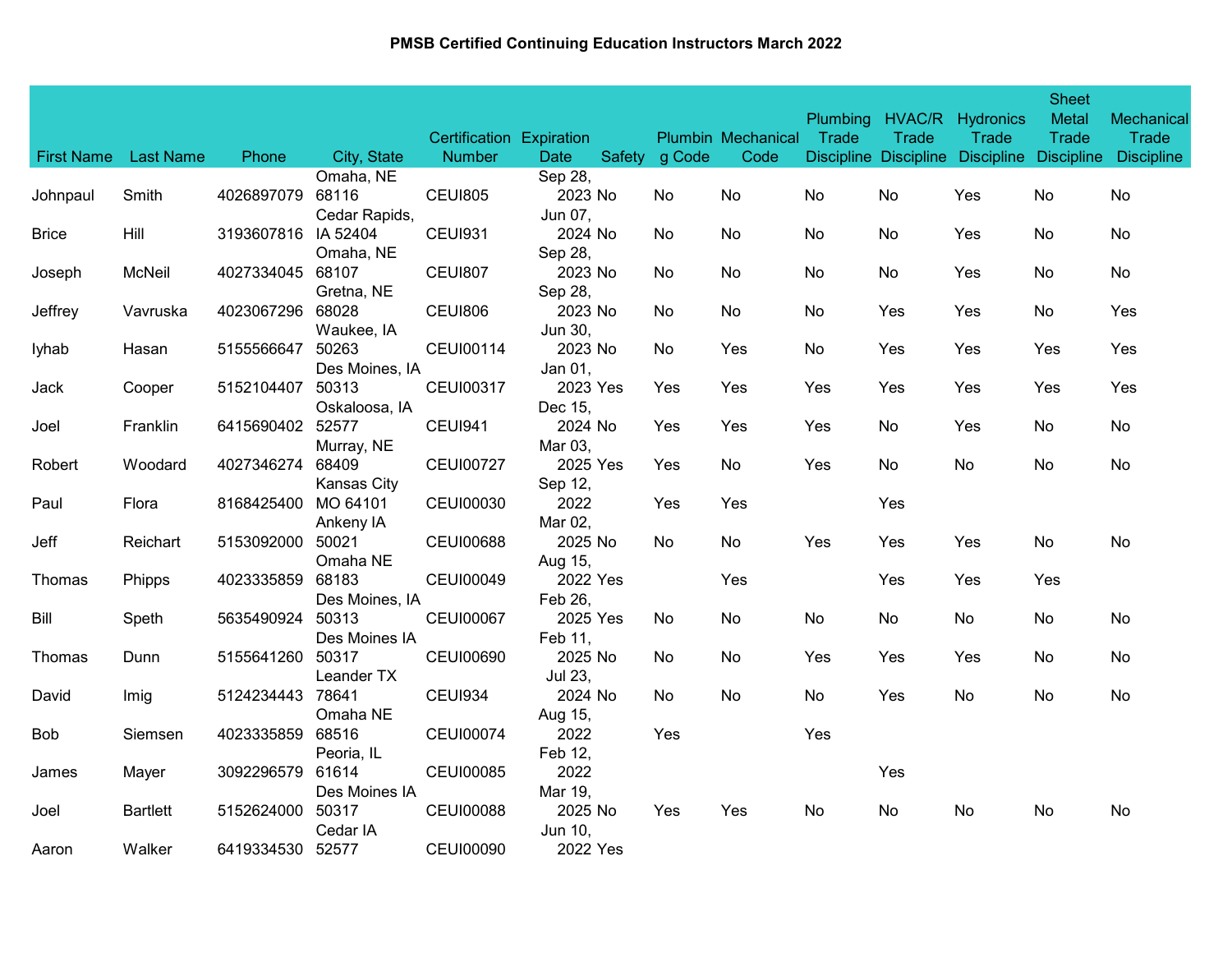|            |                      |                  |                                 | Certification Expiration |                            |               | <b>Plumbin Mechanical</b> | <b>Plumbing</b><br>Trade | Trade | HVAC/R Hydronics<br>Trade                   | <b>Sheet</b><br><b>Metal</b><br><b>Trade</b> | Mechanical<br><b>Trade</b> |
|------------|----------------------|------------------|---------------------------------|--------------------------|----------------------------|---------------|---------------------------|--------------------------|-------|---------------------------------------------|----------------------------------------------|----------------------------|
|            | First Name Last Name | Phone            | City, State                     | <b>Number</b>            | Date                       | Safety g Code | Code                      |                          |       | Discipline Discipline Discipline Discipline |                                              | <b>Discipline</b>          |
| Robert Lee | Burt                 | 4023335859       | Omaha NE<br>68117<br>Lincoln NE | <b>CEUI00106</b>         | Aug 15,<br>2022<br>Aug 15, |               |                           |                          | Yes   | Yes                                         | Yes                                          | Yes                        |
| James      | Kuehn                | 4023335859       | 68510<br>Omaha NE               | <b>CEUI00109</b>         | 2022<br>Aug 15,            | Yes           | Yes                       | Yes                      | Yes   | Yes                                         |                                              |                            |
| Norman     | Tworek<br>Goodenoug  | 4023335859       | 68157<br>Davenport, IA          | <b>CEUI00111</b>         | 2022<br>Feb 05,            |               | Yes                       |                          | Yes   | Yes                                         | Yes                                          |                            |
| Steven     | h.                   | 5633700253       | 52803<br>Waterloo NE            | <b>CEUI00128</b>         | 2022<br>Aug 15,            |               |                           |                          | Yes   | Yes                                         | Yes                                          | Yes                        |
| Michael    | McEvoy               | 4023335859       | 68069<br>New Richland           | <b>CEUI00131</b>         | 2022 Yes<br>Mar 10,        |               |                           |                          |       | Yes                                         |                                              |                            |
| Keith      | Sykora               | 5074633213       | MN 56072<br>Omaha NE            | <b>CEUI00140</b>         | 2022<br>Aug 15,            |               |                           | Yes                      | Yes   | Yes                                         |                                              |                            |
| James      | Waugh II             | 4023303636 68108 | Chantilly VA                    | <b>CEUI00150</b>         | 2022<br>Jan 29,            |               | Yes                       |                          | Yes   |                                             | Yes                                          |                            |
| Eli        | Howard III           | 7038032980       | 20151<br>Canton, MO             | <b>CEUI00601</b>         | 2023 No<br>Jan 08,         | No.           | Yes                       | No                       | Yes   | No                                          | Yes                                          | No                         |
| Teresa     | Vice                 | 3195245472 63435 | Springville IA                  | <b>CEUI877</b>           | 2023 Yes<br>Jun 17,        | No.           | No                        | No                       | No    | No                                          | No                                           | No                         |
| Daryl      | Pearson              | 3193294375       | 52336<br>Grimes IA              | <b>CEUI00169</b>         | 2022<br>Aug 13,            |               | Yes                       |                          | Yes   | Yes                                         |                                              | Yes                        |
| Jeff       | Howe                 | 5152880184       | 50111<br>Hudson IA              | <b>CEUI00172</b>         | 2022<br>Jun 17,            |               |                           | Yes                      | Yes   | Yes                                         |                                              |                            |
| Steve      | Theisen              | 3192311663       | 50643<br>Manitowoc WI           | <b>CEUI00186</b>         | 2022 Yes<br>Aug 15,        |               |                           |                          |       |                                             |                                              |                            |
| William    | York, Jr             | 9206837830 54220 | Omaha NE                        | <b>CEUI00204</b>         | 2022<br>Aug 15,            |               |                           |                          | Yes   |                                             |                                              |                            |
| Andy       | Hospodka             | 4023335859       | 68046<br>LaVista, NE            | CEUI00216                | 2022 Yes<br>Aug 06,        |               |                           |                          |       |                                             |                                              |                            |
| Michael    | Tull                 | 4029356074       | 68128<br>Waukee IA              | <b>CEUI00250</b>         | 2022 Yes<br>Aug 15,        |               |                           |                          |       |                                             |                                              |                            |
| James      | Hall                 | 5159872825       | 50263-8455<br>Minneapolis       | <b>CEUI00252</b>         | 2022<br>Aug 23,            |               |                           |                          | Yes   |                                             |                                              |                            |
| Ron        | Hillman              | 7122748733       | MN 55426<br>Des Moines IA       | <b>CEUI00255</b>         | 2022<br>Nov 10,            |               |                           |                          | Yes   | Yes                                         |                                              |                            |
| Jason      | Shanks               | 5152441346 50321 |                                 | <b>CEUI00256</b>         | 2022 Yes                   | Yes           | <b>Yes</b>                | Yes                      | No    | Yes                                         | No.                                          | No.                        |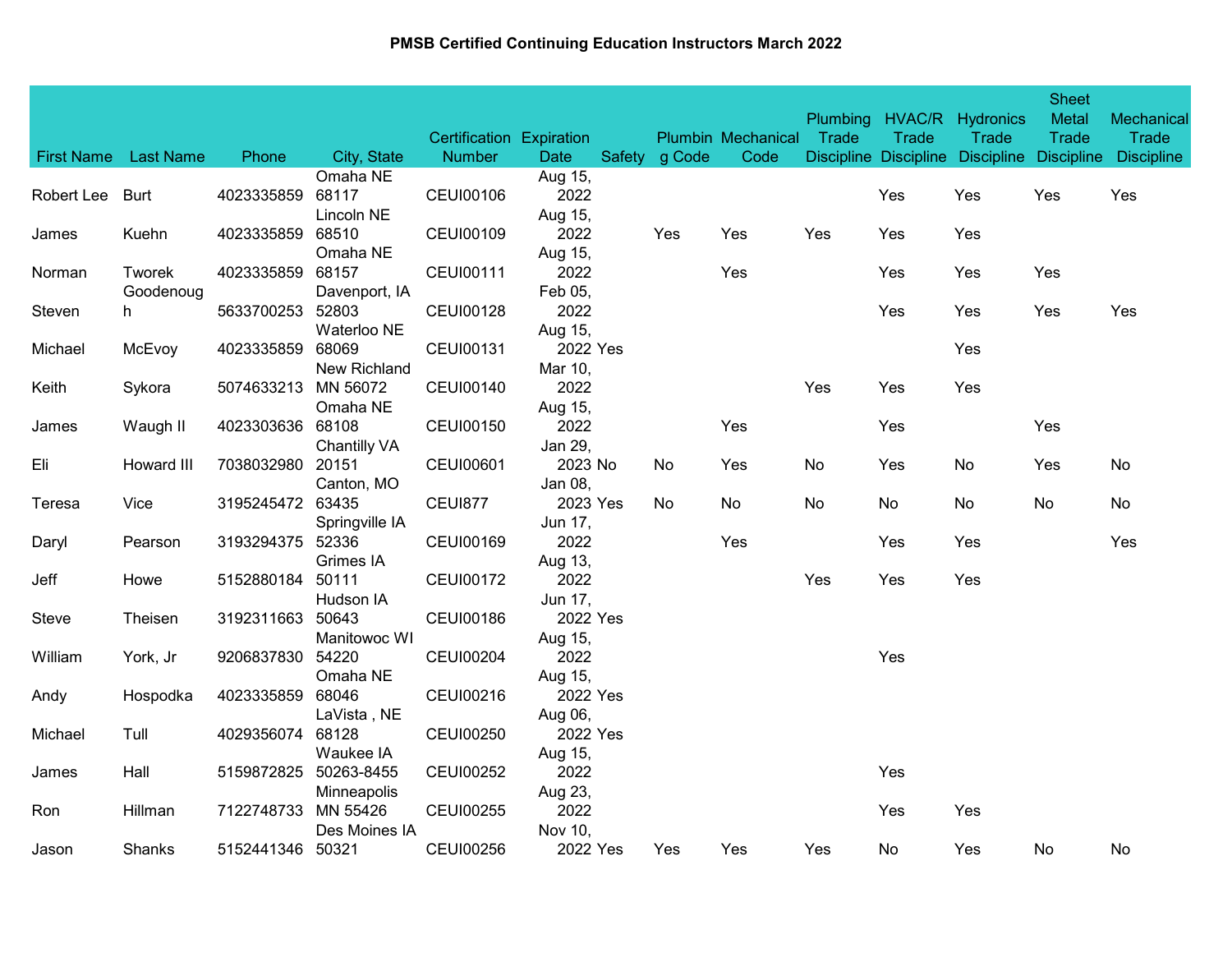|                   |                  |                     |                           | Certification Expiration |                        |               | <b>Plumbin Mechanical</b> | <b>Plumbing</b><br>Trade | Trade                 | HVAC/R Hydronics<br>Trade | <b>Sheet</b><br><b>Metal</b><br><b>Trade</b> | Mechanical<br><b>Trade</b> |
|-------------------|------------------|---------------------|---------------------------|--------------------------|------------------------|---------------|---------------------------|--------------------------|-----------------------|---------------------------|----------------------------------------------|----------------------------|
| <b>First Name</b> | <b>Last Name</b> | Phone               | City, State<br>Dubuque IA | <b>Number</b>            | <b>Date</b><br>Mar 27, | Safety g Code | Code                      |                          | Discipline Discipline | Discipline Discipline     |                                              | <b>Discipline</b>          |
| Phil              | Arensdorf        | 5635578271          | 52001<br>Sioux City, IA   | <b>CEUI905</b>           | 2023 Yes<br>Feb 06,    | No.           | No                        | No                       | No                    | No                        | No.                                          | No                         |
| Aaron             | lacino           | 7128980394          | 51103<br>Omaha NE         | <b>CEUI00262</b>         | 2023 Yes<br>Aug 21,    | No.           | No.                       | No                       | No                    | No                        | No                                           | No                         |
| Stanley           | <b>Beckstead</b> | 4023303636          | 68108<br>Omaha NE         | <b>CEUI00264</b>         | 2022<br>Aug 21,        |               | Yes                       |                          | Yes                   |                           | Yes                                          |                            |
| Douglas           | <b>Brown</b>     | 4023303636 68108    | Dubuque IA                | <b>CEUI00267</b>         | 2022 Yes<br>Aug 21,    |               |                           |                          | Yes                   |                           | Yes                                          |                            |
| Michael           | Kelly            | 5632130384          | 52002<br>Fairfield IA     | <b>CEUI00270</b>         | 2022<br>Aug 23,        |               |                           |                          |                       | Yes                       |                                              |                            |
| John              | <b>Barber</b>    | 3193605662          | 52556<br>Davenport IA     | <b>CEUI00278</b>         | 2022 Yes<br>Nov 01,    | Yes           | Yes                       | Yes                      | Yes                   | Yes                       | Yes                                          |                            |
| Mike              | Tomsha           | 5633266224 52806    | Omaha NE                  | <b>CEUI00320</b>         | 2022 Yes<br>Dec 10,    | No.           | No.                       | No                       | No                    | No                        | No                                           | No                         |
| Dennis            | Ogburn           | 4023303636          | 68108<br>Omaha NE         | <b>CEUI00324</b>         | 2022 Yes<br>Dec 10,    | No.           | Yes                       | No                       | Yes                   | No                        | Yes                                          | No                         |
| <b>Brian</b>      | Pfeffer          | 4023303636          | 68108<br>Gretna NE        | CEUI00326                | 2022 No<br>Dec 12,     | No.           | No                        | No                       | Yes                   | No                        | Yes                                          | No                         |
| Kurt              | Hugo             | 4022504934          | 68028<br>Spencer IA       | <b>CEUI00314</b>         | 2022 No<br>Feb 09,     | No            | No                        | No                       | Yes                   | Yes                       | No                                           | No                         |
| Jeff              | Messerole        | 7122646517          | 51301<br>Manitowoc WI     | <b>CEUI00365</b>         | 2023 Yes<br>Jun 30,    | No.           | No                        | No                       | No                    | No                        | No                                           | No                         |
| Jonathan A        | Bailey           | 9206837617          | 54220<br>New Hampton      | <b>CEUI00375</b>         | 2023<br>Mar 11,        |               |                           |                          | Yes                   |                           |                                              |                            |
| Mick J            | Gage             | 6413944985 IA 50659 | Decatur IL                | <b>CEUI00390</b>         | 2023 No<br>Mar 28,     | Yes           | Yes                       | Yes                      | Yes                   | Yes                       | Yes                                          | No                         |
| Bill              | Willis           | 2178772177          | 62526<br>Sioux Falls,     | <b>CEUI00393</b>         | 2023 No<br>Jan 04,     | No.           | No.                       | No                       | Yes                   | Yes                       | No                                           | No                         |
| Mary              | Houska           | 6053107109 SD 57103 | Sheffield Lake            | <b>CEUI00452</b>         | 2025 Yes<br>Jan 21,    | No.           | No.                       | No                       | No                    | No                        | No                                           | No                         |
| David             | Richardson       | 4409491850          | OH 44054<br>Grimes, IA    | <b>CEUI00408</b>         | 2025 No<br>Jul 13,     | No.           | No.                       | No                       | Yes                   | No                        | No                                           | No                         |
| <b>Nick</b>       | Franck           | 5154944634          | 50111<br>Rock Island IL   | <b>CEUI830</b>           | 2024 No<br>Sep 12,     | No.           | No                        | Yes                      | Yes                   | No                        | No                                           | No                         |
| Chuck             | McKnight         | 3097884159 61201    |                           | <b>CEUI00434</b>         | 2023 Yes               | Yes           | No                        | Yes                      | No                    | No                        | No                                           | No                         |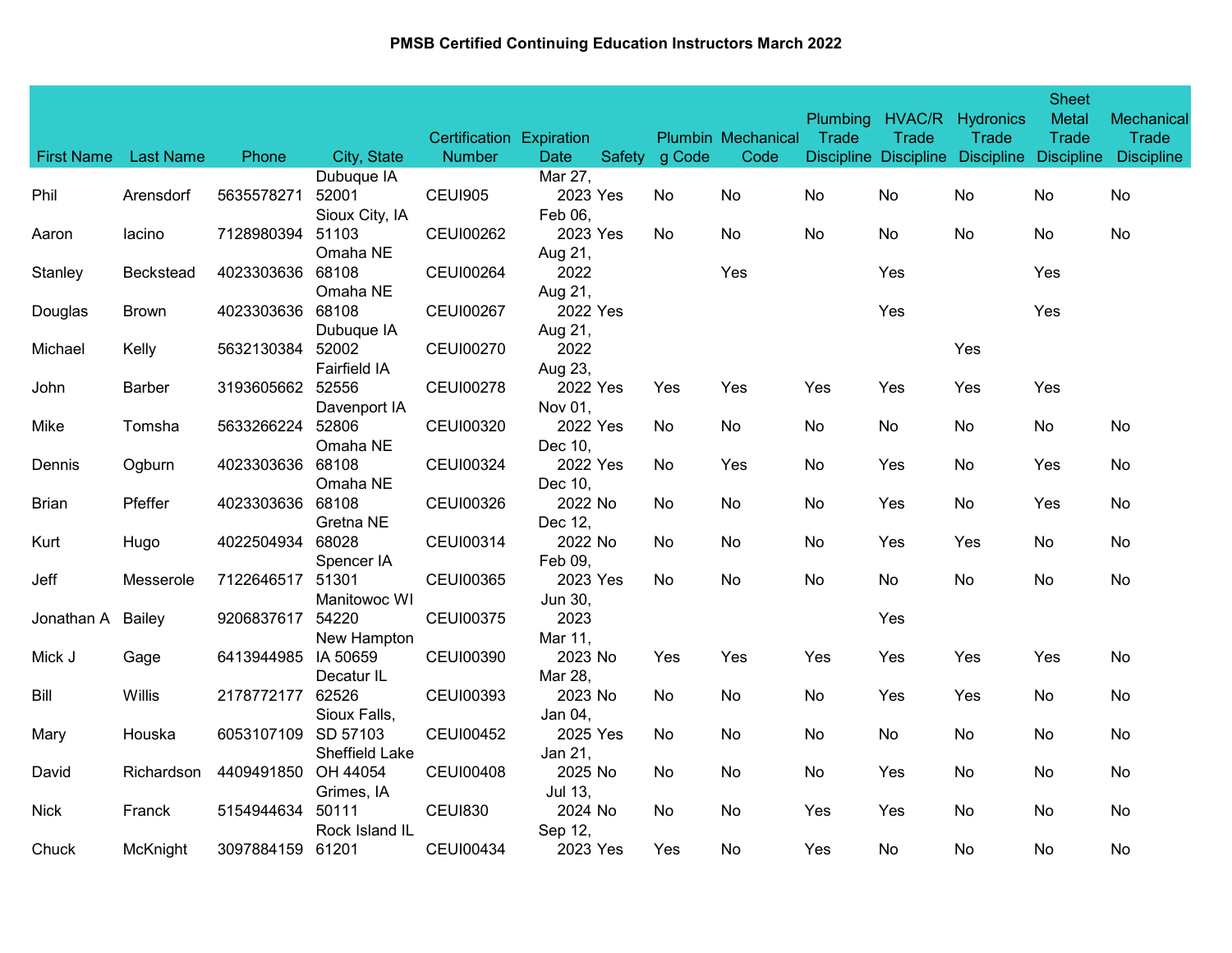| <b>First Name</b> | <b>Last Name</b> | Phone            | City, State         | Certification Expiration<br><b>Number</b> | Date     | Safety g Code | <b>Plumbin Mechanical</b><br>Code | <b>Plumbing</b><br>Trade | Trade | HVAC/R Hydronics<br>Trade | <b>Sheet</b><br><b>Metal</b><br><b>Trade</b> | Mechanical<br>Trade<br>Discipline Discipline Discipline Discipline Discipline |
|-------------------|------------------|------------------|---------------------|-------------------------------------------|----------|---------------|-----------------------------------|--------------------------|-------|---------------------------|----------------------------------------------|-------------------------------------------------------------------------------|
|                   |                  |                  | Cumming IA          |                                           | Mar 17,  |               |                                   |                          |       |                           |                                              |                                                                               |
| Kelly             | Gay              | 5155561366       | 50061               | <b>CEUI893</b>                            | 2023 Yes | No.           | No                                | No                       | No    | No                        | No                                           | No                                                                            |
|                   |                  |                  | Springville, IA     |                                           | Aug 07,  |               |                                   |                          |       |                           |                                              |                                                                               |
| Shawn             | O'Brien          | 3193102594       | 52336               | <b>CEUI00467</b>                          | 2022 Yes | No            | No                                | No                       | No    | No                        | No                                           | No                                                                            |
|                   |                  |                  | Sioux City IA       |                                           | Jun 19,  |               |                                   |                          |       |                           |                                              |                                                                               |
| Pete              | Sieben           | 7122555485       | 51106               | <b>CEUI00400</b>                          | 2023 No  | Yes           | Yes                               | Yes                      | Yes   | Yes                       | No                                           | No                                                                            |
|                   |                  |                  | Owatonna MN         |                                           | Feb 27,  |               |                                   |                          |       |                           |                                              |                                                                               |
| <b>Brian</b>      | Frazier          | 6127564192       | 55060               | <b>CEUI889</b>                            | 2023 No  | No            | No                                | No                       | Yes   | Yes                       | No                                           | No                                                                            |
|                   |                  |                  | Spearfish SD        |                                           | Jan 29,  |               |                                   |                          |       |                           |                                              |                                                                               |
| Daniel            | Hartman          | 6056410074       | 57783               | <b>CEUI00503</b>                          | 2025 No  | Yes           | No                                | Yes                      | No.   | No                        | No.                                          | No                                                                            |
|                   |                  |                  | Milwaukee, WI       |                                           | Feb 11,  |               |                                   |                          |       |                           |                                              |                                                                               |
| Bob               | Rohr             | 4177533738       | 53208               | <b>CEUI886</b>                            | 2023 No  | No.           | No.                               | Yes                      | No.   | Yes                       | No.                                          | No                                                                            |
|                   |                  |                  | Marion IA           |                                           | Nov 17,  |               |                                   |                          |       |                           |                                              |                                                                               |
| Jason             | Wolf             | 3195387892 52302 |                     | <b>CEUI00515</b>                          | 2024 Yes |               |                                   |                          |       |                           |                                              |                                                                               |
|                   |                  |                  | Midland, MI         |                                           | Feb 03,  |               |                                   |                          |       |                           |                                              |                                                                               |
| Kevin             | Connor           | 9896385209       | 48674               | <b>CEUI00528</b>                          | 2022 No  | No.           | No                                | No                       | Yes   | Yes                       | No                                           | No                                                                            |
|                   |                  |                  | St. Paul, MN        |                                           | Feb 14,  |               |                                   |                          |       |                           |                                              |                                                                               |
| Harold            | <b>Bruner</b>    | 6512872640       | 55130               | <b>CEUI00539</b>                          | 2022     |               |                                   | Yes                      |       | Yes                       |                                              |                                                                               |
|                   |                  |                  | Sioux Falls SD      |                                           | Aug 16,  |               |                                   |                          |       |                           |                                              |                                                                               |
| Terry             | Thie             | 6053323413       | 57104               | <b>CEUI00544</b>                          | 2022     |               |                                   |                          | Yes   | Yes                       |                                              |                                                                               |
|                   |                  |                  | Fort Wayne IN       |                                           | Jun 15,  |               |                                   |                          |       |                           |                                              |                                                                               |
| Jay               | Hammond          | 8774436411       | 46808               | <b>CEUI908</b>                            | 2023 No  | No.           | No                                | No                       | Yes   | No                        | No                                           | No                                                                            |
|                   |                  |                  | <b>Cedar Rapids</b> |                                           | May 20,  |               |                                   |                          |       |                           |                                              |                                                                               |
| Samuel            | Tryon            | 3193629259       | IA 52404            | <b>CEUI00558</b>                          | 2022 Yes | Yes           | Yes                               | Yes                      | Yes   | Yes                       | Yes                                          | Yes                                                                           |
|                   |                  |                  | Waukee IA           |                                           | Jun 16,  |               |                                   |                          |       |                           |                                              |                                                                               |
| Tim               | Neal             | 5159439314       | 50263               | <b>CEUI00566</b>                          | 2024 Yes | No            | No                                | No                       | No    | No                        | No                                           | No                                                                            |
|                   |                  |                  | Lawrenceville       |                                           | Jul 10,  |               |                                   |                          |       |                           |                                              |                                                                               |
| Rick              | Streacker        | 7709057703       | GA 30043            | <b>CEUI00569</b>                          | 2022     |               |                                   |                          | Yes   |                           |                                              |                                                                               |
|                   |                  |                  | Lawrenceville       |                                           | Aug 13,  |               |                                   |                          |       |                           |                                              |                                                                               |
| <b>Rick</b>       | Streacker        | 7709057703       | GA 30043            | <b>CEUI00569</b>                          | 2016     |               |                                   |                          | Yes   |                           |                                              |                                                                               |
|                   |                  |                  | Waterloo IA         |                                           | Sep 27,  |               |                                   |                          |       |                           |                                              |                                                                               |
| Travis            | Young            | 3192903455       | 50701               | <b>CEUI00571</b>                          | 2022     | Yes           | Yes                               | Yes                      | Yes   | Yes                       |                                              |                                                                               |
|                   |                  |                  | Stilwell, KS        |                                           | Sep 16,  |               |                                   |                          |       |                           |                                              |                                                                               |
| Mark              | Grieco           | 4026614482       | 66085               | <b>CEUI00579</b>                          | 2022     | Yes           | Yes                               | Yes                      | Yes   | Yes                       |                                              |                                                                               |
|                   |                  |                  | Waukon IA           |                                           | Oct 25,  |               |                                   |                          |       |                           |                                              |                                                                               |
| Loretta           | Roese            | 5634190667       | 52172               | <b>CEUI00586</b>                          | 2022 Yes |               |                                   |                          |       |                           |                                              |                                                                               |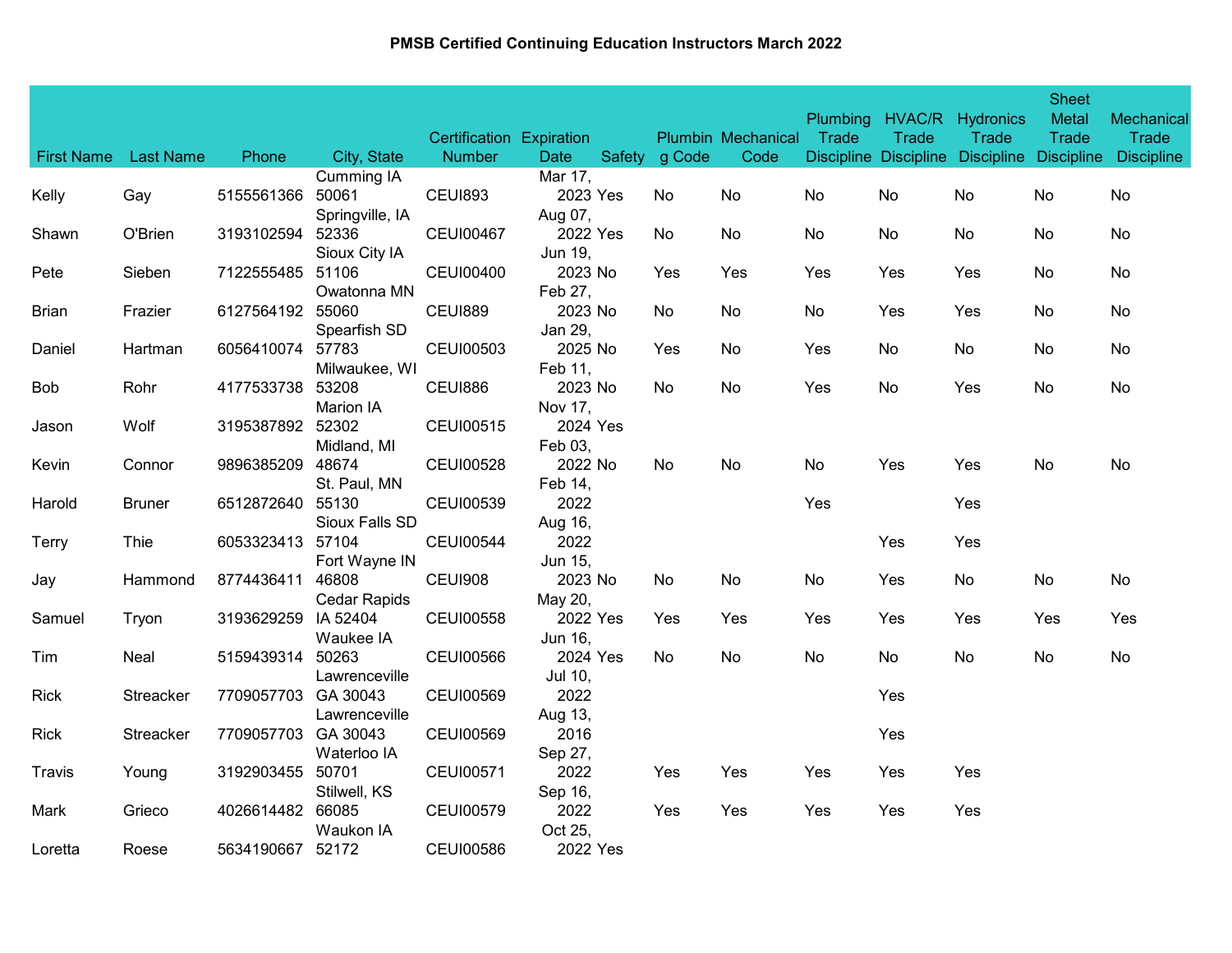|                    |                  |                  |                                                       | <b>Certification Expiration</b> |                     |               | <b>Plumbin Mechanical</b> | Plumbing<br>Trade | HVAC/R<br>Trade | Hydronics<br>Trade                          | <b>Sheet</b><br><b>Metal</b><br>Trade | Mechanical<br>Trade |
|--------------------|------------------|------------------|-------------------------------------------------------|---------------------------------|---------------------|---------------|---------------------------|-------------------|-----------------|---------------------------------------------|---------------------------------------|---------------------|
| <b>First Name</b>  | <b>Last Name</b> | Phone            | City, State<br>Avon Lake OH                           | <b>Number</b>                   | Date<br>Jan 21,     | Safety g Code | Code                      |                   |                 | Discipline Discipline Discipline Discipline |                                       | <b>Discipline</b>   |
| John               | Puryear          | 4409491850       | 44102<br>Avon Lake OH                                 | <b>CEUI00590</b>                | 2025 No<br>Jan 21,  | No.           | No                        | No                | Yes             | No                                          | No                                    | No                  |
| Paul               | Wieboldt         | 4409491850       | 44102<br>Avon Lake OH                                 | <b>CEUI00592</b>                | 2025 No<br>Jan 21,  | No            | <b>No</b>                 | No                | Yes             | No                                          | No                                    | No                  |
| Rob                | Falke            | 4409491850       | 44102                                                 | <b>CEUI00593</b>                | 2025 No<br>Nov 03,  | No            | <b>No</b>                 | No                | Yes             | No                                          | No                                    | No                  |
| Lee                | Maier            |                  | 5153331293 Clive IA 50325 CEUI00645<br>Sarasota FL    |                                 | 2023 Yes<br>Dec 23, | Yes           | Yes                       | Yes               | Yes             | Yes                                         | Yes                                   | Yes                 |
| Harold             | Moret            | 9143126720       | 34233<br>Omaha NE                                     | <b>CEUI00655</b>                | 2023 No<br>Feb 11,  | No            | No.                       | Yes               | Yes             | Yes                                         | No                                    | No                  |
| Kirk               | Loberg           | 4029356078       | 68128<br>St. Paul, MN                                 | <b>CEUI00663</b>                | 2025 No<br>Feb 12,  | No            | Yes                       | No                | Yes             | No                                          | No                                    | No                  |
| Matt               | Michel           | 6512872640 55130 |                                                       | <b>CEUI847</b>                  | 2022 No<br>Dec 17,  | No            | No.                       | Yes               | No              | Yes                                         | No                                    | No                  |
| Curtis             | Pingel           |                  | 6412041532 Pella, IA 50219 CEUI00673<br>Des Moines IA |                                 | 2024 No<br>Mar 15,  | No            | <b>No</b>                 | No                | Yes             | No                                          | No                                    | No                  |
| Nathan             | <b>Berry</b>     | 5155549259       | 50391<br>Ankeny, IA                                   | <b>CEUI892</b>                  | 2023 Yes<br>Aug 24, | No            | No.                       | No                | No              | No                                          | No                                    | No                  |
| Eric               | Herman           | 5153331328       | 50021<br>Cedar Rapids                                 | <b>CEUI00695</b>                | 2024 Yes<br>Nov 17, | No            | No.                       | No                | No              | No                                          | No                                    | No                  |
| Jason              | Fletcher         | 5635682287       | IA 52402<br>Fenton MO                                 | CEUI00713                       | 2022<br>Oct 18,     | Yes           | Yes                       | Yes               | Yes             | Yes                                         | Yes                                   | Yes                 |
| Matt               | McWay            | 3145781810 63206 | Sioux City IA                                         | <b>CEUI00718</b>                | 2022<br>May 21,     |               |                           | Yes               |                 | Yes                                         |                                       |                     |
| Keith              | Havener          | 7122552810       | 51103<br>LaVista NE                                   | <b>CEUI906</b>                  | 2023 No<br>Mar 25,  | No            | No.                       | No                | Yes             | No                                          | No                                    | No                  |
| Christopher Hughes |                  | 5312037800       | 68128<br><b>Plymouth MN</b>                           | <b>CEUI00728</b>                | 2022<br>Jun 03,     |               | Yes                       |                   | Yes             |                                             |                                       |                     |
| Jeremy             | <b>Hartneck</b>  | 3202480167       | 55441<br>Springville IA                               | <b>CEUI00732</b>                | 2022<br>Aug 16,     |               | Yes                       |                   | Yes             |                                             |                                       |                     |
| Shawn              | O'Brien          | 3193102594       | 52336<br>Sioux Falls SD                               | <b>CEUI00734</b>                | 2022 Yes<br>Jun 21, |               |                           |                   |                 |                                             |                                       |                     |
| Joe                | VenOsdel         | 6053393963       | 57104<br>Painesville OH                               | <b>CEUI00737</b>                | 2022 Yes<br>Aug 16, |               |                           |                   |                 |                                             |                                       |                     |
| Gerald             | Flanik           | 2162563556 44077 |                                                       | <b>CEUI00739</b>                | 2022                | Yes           | Yes                       |                   | Yes             |                                             |                                       |                     |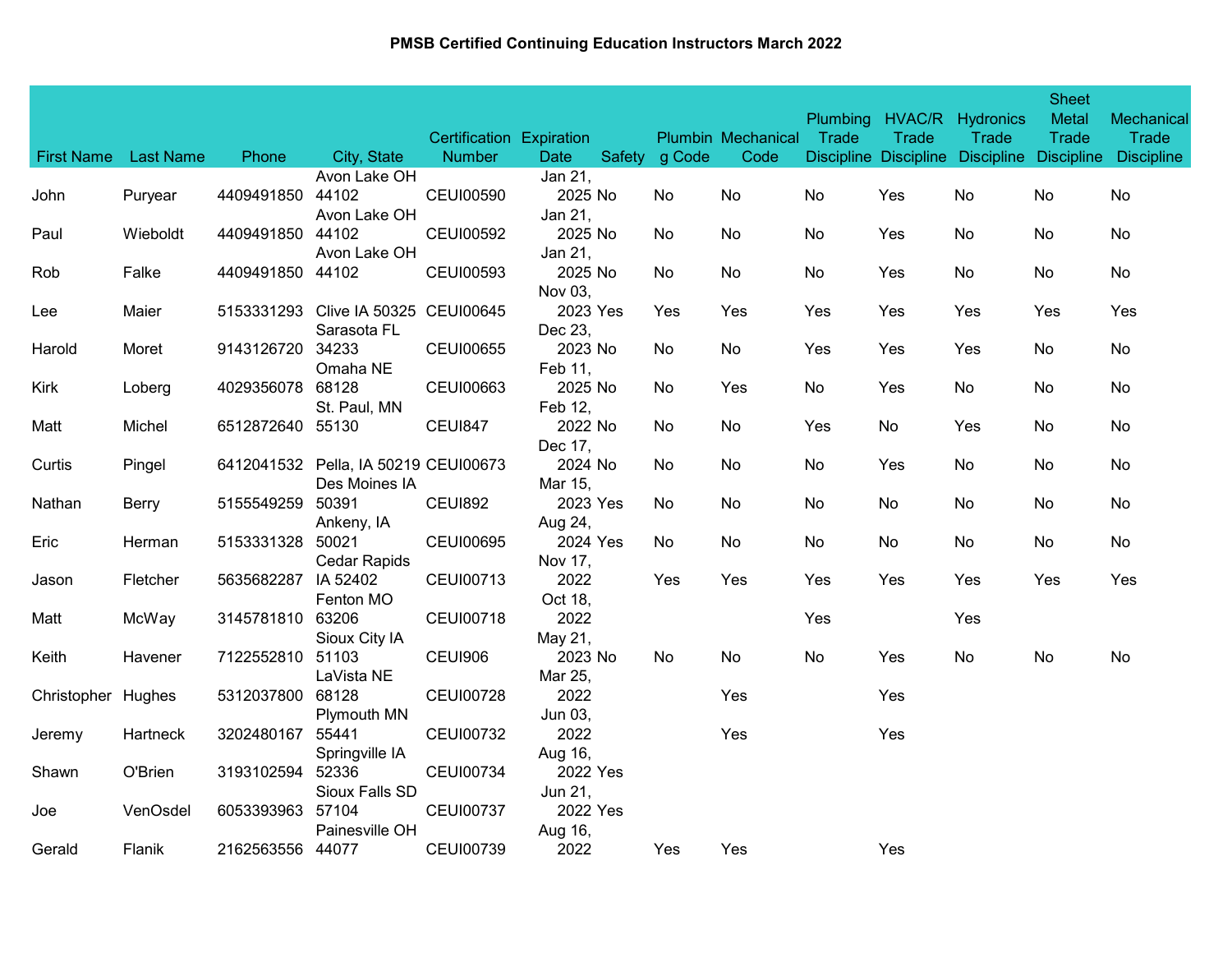|                   |                   |                     |                                          | Certification Expiration |                               |               | <b>Plumbin Mechanical</b> | <b>Plumbing</b><br>Trade | HVAC/R<br>Trade | Hydronics<br>Trade                          | <b>Sheet</b><br><b>Metal</b><br><b>Trade</b> | Mechanical<br>Trade |
|-------------------|-------------------|---------------------|------------------------------------------|--------------------------|-------------------------------|---------------|---------------------------|--------------------------|-----------------|---------------------------------------------|----------------------------------------------|---------------------|
| <b>First Name</b> | <b>Last Name</b>  | Phone               | City, State                              | <b>Number</b>            | <b>Date</b>                   | Safety g Code | Code                      |                          |                 | Discipline Discipline Discipline Discipline |                                              | <b>Discipline</b>   |
| Jim               | Cusack            | 7632192787          | Mound MN<br>55364<br><b>Cedar Rpaids</b> | CEUI904                  | Apr 10,<br>2023 No<br>Aug 31, | No.           | No                        | No                       | Yes             | Yes                                         | No                                           | No                  |
| Ryan              | Venditti          | 5633704723 IA 52404 | Sioux City IA                            | <b>CEUI00749</b>         | 2019<br>Sep 19,               |               | Yes                       |                          | Yes             |                                             |                                              |                     |
| Terry             | Gilmore II        | 7122555485          | 51103<br>Manitowac WI                    | <b>CEUI00752</b>         | 2022 Yes<br>Jul 01,           |               |                           |                          |                 |                                             |                                              |                     |
| James             | Zurcher           | 8447242273          | 54221<br>Geneseo IL                      | <b>CEUI00755</b>         | 2023 No<br>Aug 15,            | No.           | No.                       | No                       | Yes             | No                                          | No                                           | No.                 |
| Simon             | Possin            | 3094416030          | 61254<br>Des Moines IA                   | <b>CEUI00760</b>         | 2022<br>Dec 16,               | Yes           | Yes                       | Yes                      | Yes             | Yes                                         |                                              | Yes                 |
| Steve             | Heathcote         | 5155022144          | 50313<br>Johnston IA                     | <b>CEUI00761</b>         | 2022 No<br>Jan 04,            | No            | Yes                       | No                       | Yes             | No                                          | Yes                                          | No                  |
| Luke              | Tappe             | 5156507694          | 50131<br>Des Moines IA                   | <b>CEUI00768</b>         | 2023 No<br>Feb 12,            | No.           | No.                       | No                       | Yes             | No                                          | No                                           | No                  |
| Dennis            | Eaton             | 5152441346          | 50321<br><b>Eden Prairie</b>             | <b>CEUI00771</b>         | 2023 No<br>Feb 04,            | Yes           | Yes                       | Yes                      | Yes             | Yes                                         | No                                           | Yes                 |
| <b>Brendan</b>    | Riley             | 9528881770          | MN 55344<br>Des Moines IA                | <b>CEUI00772</b>         | 2023 No<br>Mar 03,            | No.           | No                        | No                       | Yes             | No                                          | No                                           | No                  |
| <b>Blaine</b>     | <b>Bierschenk</b> | 5153447731          | 50311<br>Des Moines, IA                  | <b>CEUI00773</b>         | 2023 Yes<br>Oct 26,           | No            | No                        | No                       | No              | No                                          | No                                           | No                  |
| Jamie             | Papian            | 5153311690          | 50322<br>Ossian, IA                      | <b>CEUI915</b>           | 2023 Yes<br>Jul 27,           | No            | No                        | No                       | No              | No                                          | No                                           | No                  |
| Rebecca           | Hertges           | 5633804005          | 52161<br>Kansas City,                    | <b>CEUI935</b>           | 2024 Yes<br>Jul 23,           | No.           | No                        | No                       | No              | No                                          | No                                           | No                  |
| James             | Thomas            | 9132382647          | MO 64101<br>Lyons, Ore                   | <b>CEUI933</b>           | 2024 No<br>Jul 01,            | No            | No                        | No                       | Yes             | No                                          | No                                           | No                  |
| Carl<br>Online    | Robins            | 2604038160 46809    | Des Moines, IA                           | CEUI909                  | 2023 No<br>Jul 22,            | No.           | No                        | No                       | Yes             | No                                          | No                                           | Yes                 |
| Course            | Instructor        | 8662801521          | 50319<br>Sioux Falls,                    | <b>CEUI792</b>           | 2023 Yes<br>Feb 26,           | Yes           | Yes                       | Yes                      | Yes             | Yes                                         | Yes                                          | Yes                 |
| <b>Bruce</b>      | Oliver            | 6053661835          | SD 57104                                 | <b>CEUI925</b>           | 2024 Yes<br>Apr 30,           | No            | No                        | No                       | No              | No                                          | No                                           | No                  |
| Jeffery           | Hurst             | 2176213270          | Pana, IL 62557 CEUI924<br>St. Louis, MO  |                          | 2023 No<br>Oct 25,            | Yes           | Yes                       | Yes                      | Yes             | Yes                                         | Yes                                          | Yes                 |
| Paul              | Brockfeld         | 3147785583 63110    |                                          | <b>CEUI938</b>           | 2024 No                       | No.           | No.                       | No                       | Yes             | Yes                                         | No                                           | Yes                 |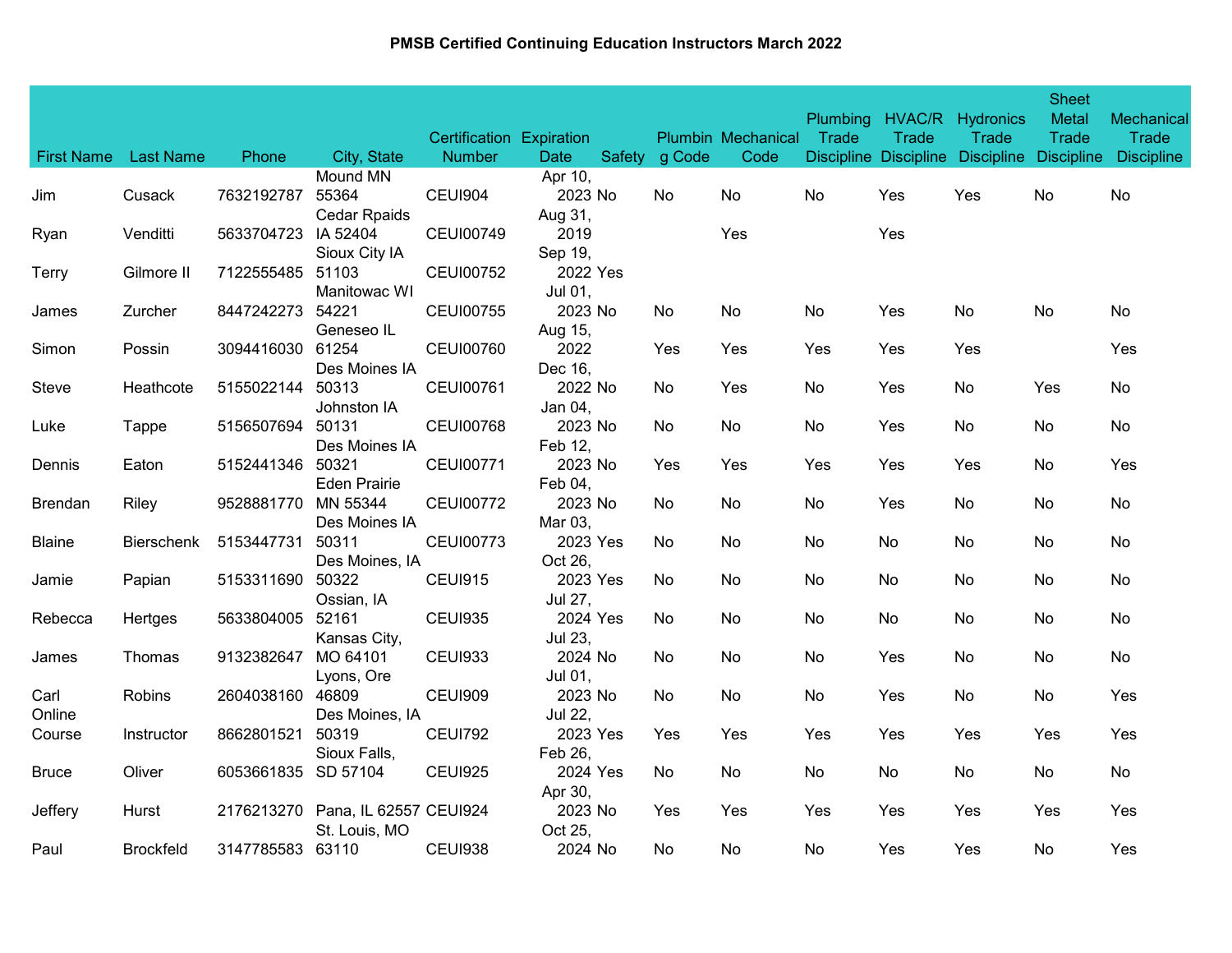| <b>First Name</b> | <b>Last Name</b>   | Phone               | City, State               | Certification Expiration<br><b>Number</b> | <b>Date</b>         | Safety | g Code | <b>Plumbin Mechanical</b><br>Code | <b>Plumbing</b><br>Trade | HVAC/R<br>Trade | Hydronics<br>Trade<br>Discipline Discipline Discipline Discipline | <b>Sheet</b><br><b>Metal</b><br><b>Trade</b> | Mechanical<br>Trade<br><b>Discipline</b> |
|-------------------|--------------------|---------------------|---------------------------|-------------------------------------------|---------------------|--------|--------|-----------------------------------|--------------------------|-----------------|-------------------------------------------------------------------|----------------------------------------------|------------------------------------------|
|                   | Scheppman          |                     | West Des                  |                                           | Jun 01,             |        |        |                                   |                          |                 |                                                                   |                                              |                                          |
| George            | n                  | 5152248900          | Moines, IA<br>Aledo, IL   | <b>CEUI929</b>                            | 2024 No<br>Jul 02,  |        | Yes    | No                                | No                       | No              | No                                                                | No                                           | No                                       |
| Benjamin          | Svoboda            | 5636394995          | 61231<br>East Peoria, IL  | <b>CEUI910</b>                            | 2023 No<br>Jul 02,  |        | No     | No                                | No                       | Yes             | Yes                                                               | Yes                                          | Yes                                      |
| Cameron           | Garnett            | 2178364438          | 61611<br>Sioux Falls,     | <b>CEUI911</b>                            | 2023 No<br>Sep 17,  |        | No.    | No                                | Yes                      | Yes             | Yes                                                               | No                                           | Yes                                      |
| Michael           | DeWeerd            | 6059517783 SD 57104 | Omaha, NE                 | <b>CEUI913</b>                            | 2023 No<br>Nov 13,  |        | Yes    | No                                | Yes                      | No              | Yes                                                               | No                                           | Yes                                      |
| John              | Jones              | 2404573026          | 68136<br>Lincoln, NE      | <b>CEUI798</b>                            | 2023 No<br>Sep 28,  |        | No.    | No                                | No                       | Yes             | No                                                                | No                                           | No                                       |
| Randy             | Damewood           | 4023335859          | 68521<br>Lincoln, NE      | <b>CEUI811</b>                            | 2023 No<br>Jun 16,  |        | No.    | No                                | No                       | No              | Yes                                                               | No                                           | No                                       |
| Callen            | Schwank            | 4023265470          | 68502<br>St. Cloud, MN    | <b>CEUI819</b>                            | 2024 No<br>Apr 20,  |        | No     | No                                | Yes                      | No              | Yes                                                               | No                                           | No                                       |
| Susie             | Wistrom<br>Doherty | 3206560847          | 56302<br>St. Cloud, MN    | <b>CEUI822</b>                            | 2024 Yes<br>Apr 20, |        | No.    | No                                | No                       | No              | No                                                                | No                                           | No                                       |
| Beth              | Hartneck           | 3206560847          | 56302<br>Cedar Rapids,    | <b>CEUI824</b>                            | 2024 Yes<br>Apr 29, |        | No.    | No                                | No                       | No              | No                                                                | No                                           | No                                       |
| James             | Stratton           | 3193659421          | IA 52402<br>Marion, IA    | <b>CEUI826</b>                            | 2024 No<br>Jan 28,  |        | No     | No                                | No                       | Yes             | Yes                                                               | No                                           | No                                       |
| Mike              | McCullough         | 3195331389          | 52302<br>Detroit Lakes,   | <b>CEUI00723</b>                          | 2025 Yes<br>Jul 30, |        | No.    | Yes                               | No                       | Yes             | No                                                                | Yes                                          | No                                       |
| Ben               | Doyle              | 2536910862          | MN 56501<br>Cedar Rapids, | <b>CEUI831</b>                            | 2024 Yes<br>Jul 30, |        | No.    | No.                               | No                       | No              | No                                                                | No                                           | No                                       |
| Jessica           | <b>Bronson</b>     | 3192611684          | IA 52402<br>Avon Lake,    | <b>CEUI832</b>                            | 2024 Yes<br>Jan 21, |        | No.    | No                                | No                       | No              | No                                                                | No                                           | No                                       |
| Tom               | Johnson            | 4409491850 OH 44012 | Ankeny, IA                | <b>CEUI835</b>                            | 2025 No<br>Nov 12,  |        | No.    | No                                | No                       | Yes             | No                                                                | No                                           | No.                                      |
| David             | Swanson            | 5152891999          | 50021<br>Davenport, IA    | CEUI916                                   | 2023 Yes<br>May 20, |        | No.    | No.                               | No                       | No              | No                                                                | No                                           | No.                                      |
| Kolton            | O'Day              | 5633814800          | 52804<br>Davenport, IA    | <b>CEUI890</b>                            | 2022 No<br>Feb 28,  |        | Yes    | Yes                               | Yes                      | Yes             | Yes                                                               | No                                           | Yes                                      |
| Rebecca           | Harmon             | 5637269032          | 52804<br>Gretna, NE       | <b>CEUI848</b>                            | 2022 Yes<br>Mar 22, |        | No     | No.                               | No                       | No              | No                                                                | No                                           | No                                       |
| Shane             | Thomas             | 4029996566          | 68028                     | <b>CEUI849</b>                            | 2022 Yes            |        | No     | No.                               | No                       | No              | No                                                                | No                                           | No                                       |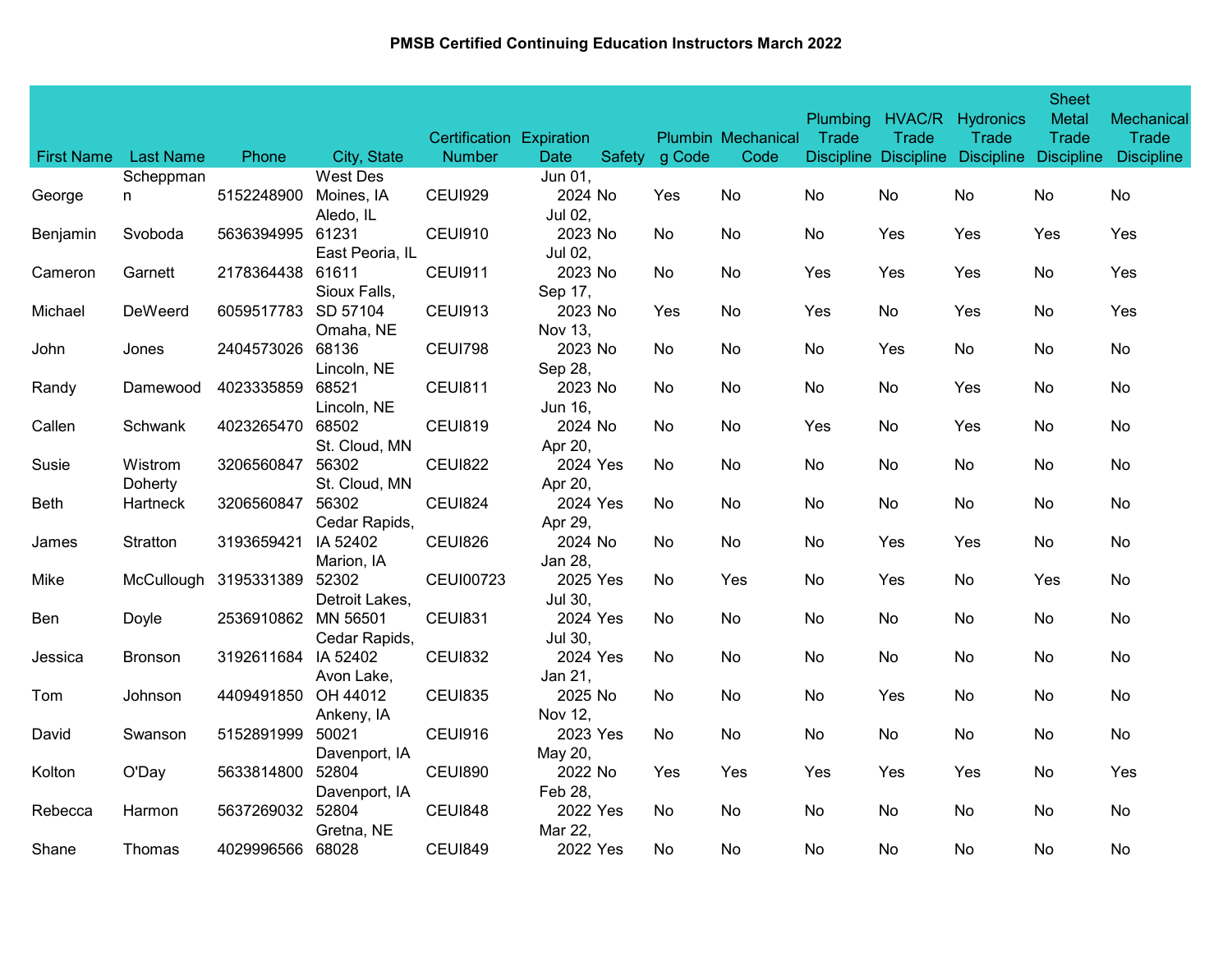| <b>First Name</b> | <b>Last Name</b> |                                   | City, State                               | Certification Expiration<br><b>Number</b> | Date                          | Safety g Code | <b>Plumbin Mechanical</b><br>Code | <b>Plumbing</b><br>Trade | HVAC/R<br>Trade | Hydronics<br>Trade<br>Discipline Discipline Discipline Discipline | <b>Sheet</b><br>Metal<br><b>Trade</b> | Mechanical<br>Trade<br><b>Discipline</b> |
|-------------------|------------------|-----------------------------------|-------------------------------------------|-------------------------------------------|-------------------------------|---------------|-----------------------------------|--------------------------|-----------------|-------------------------------------------------------------------|---------------------------------------|------------------------------------------|
|                   |                  | Phone                             | Cherokee, IA                              |                                           | Jan 07,                       |               |                                   |                          |                 |                                                                   |                                       |                                          |
| Jason             | Thorson          | 7122601270                        | 51012<br>Bedford, IN                      | CEUI942                                   | 2025 Yes<br>Jan 10,           | No.           | No                                | No                       | No              | No                                                                | No                                    | No                                       |
| Thomas            | Wyer             | 8123609638                        | 47421                                     | CEUI943                                   | 2025 No                       | No            | No                                | No                       | No              | Yes                                                               | No                                    | No                                       |
| <b>Russ</b>       | <b>Blood</b>     | 3193659421                        | Des Moines, IA<br>50266<br>Kansas City,   | <b>CEUI856</b>                            | Aug 05,<br>2022 No<br>Jan 12, | No            | No                                | Yes                      | No              | No                                                                | No                                    | No                                       |
| Craig             | Duty             | 8162624833 MO 64117               | Dallas Center,                            | CEUI944                                   | 2025 No<br>Aug 23,            | No            | No.                               | No                       | Yes             | No                                                                | No                                    | No                                       |
| Nate              | Kinnetz          | 5159923328                        | IA 50063<br>Lawrenceville,                | <b>CEUI861</b>                            | 2022 No<br>Jan 29,            | No            | No                                | No                       | Yes             | Yes                                                               | No                                    | No                                       |
| Matthew           | Sopp             | 6782305482 GA 30097               | Gold Hill, OR                             | <b>CEUI885</b>                            | 2023 No<br>Aug 16,            | No.           | Yes                               | No                       | Yes             | No                                                                | No                                    | No                                       |
| Chris             | D'Amato          | 5413712882 97525                  | Marion, IA                                | <b>CEUI860</b>                            | 2022 No<br>Jun 06,            | Yes           | No                                | Yes                      | No              | No                                                                | No                                    | No                                       |
| <b>Brent</b>      |                  | Mollenhauer 3193298830            | 52302<br>Avon Lake,                       | <b>CEUI852</b>                            | 2022 Yes<br>Jun 06,           | No            | No                                | No                       | No              | No                                                                | No                                    | No                                       |
| Casey             | Contreras        | 4409491850 OH 44012<br>1800727710 | Traverse City,                            | <b>CEUI853</b>                            | 2022 No<br>Jan 23,            | No            | No                                | No                       | Yes             | No                                                                | No                                    | No                                       |
| Jenny             | MacDowell        | 4                                 | MI 49684<br>Traverse City,                | <b>CEUI880</b>                            | 2023 Yes<br>Jan 23,           | No            | No                                | No                       | No              | No                                                                | No                                    | No                                       |
| Joshua            | Francis          | 8007277104                        | Mi 49684<br>Traverse City,                | <b>CEUI881</b>                            | 2023 Yes<br>Jan 23,           | No            | No                                | Yes                      | No              | No                                                                | No                                    | No                                       |
| Karl              | Wiegand          | 8007277104 MI 49684               | Traverse City,                            | <b>CEUI882</b>                            | 2023 No<br>Jan 23,            | Yes           | Yes                               | Yes                      | Yes             | Yes                                                               | Yes                                   | Yes                                      |
| Lorren            | Schlotfeldt      | 8007277104                        | MI 49684<br>Traverse City,                | <b>CEUI883</b>                            | 2023 No<br>Jan 23,            | Yes           | No                                | Yes                      | No              | No                                                                | No                                    | No                                       |
| Randy             | <b>Drake</b>     | 8007277104                        | MI 49684<br>Shawnee, KS                   | <b>CEUI884</b>                            | 2023 No<br>Sep 05,            | Yes           | No                                | Yes                      | No              | No                                                                | No                                    | No                                       |
| Laurence          | Lang             | 5152427000                        | 66106                                     | <b>CEUI862</b>                            | 2022 No<br>Sep 11,            | No            | No                                | Yes                      | Yes             | Yes                                                               | No                                    | Yes                                      |
| Craig             | Kaufmann         | 2244899766<br>7087992300          | Elgin, IL 60124 CEUI863<br>Des Moines, IA |                                           | 2022 No<br>Sep 11,            | No            | No                                | No                       | Yes             | No                                                                | No                                    | No                                       |
| Mark              | Dunn             | 4525                              | 60478<br>Ankeny, IA                       | CEUI864                                   | 2022 No<br>Sep 11,            | No.           | Yes                               | No                       | Yes             | No                                                                | No                                    | Yes                                      |
| Candice           | Landrum          | 5152624000                        | 50021                                     | <b>CEUI865</b>                            | 2022 Yes                      | No.           | No.                               | No                       | No              | No                                                                | No                                    | No                                       |